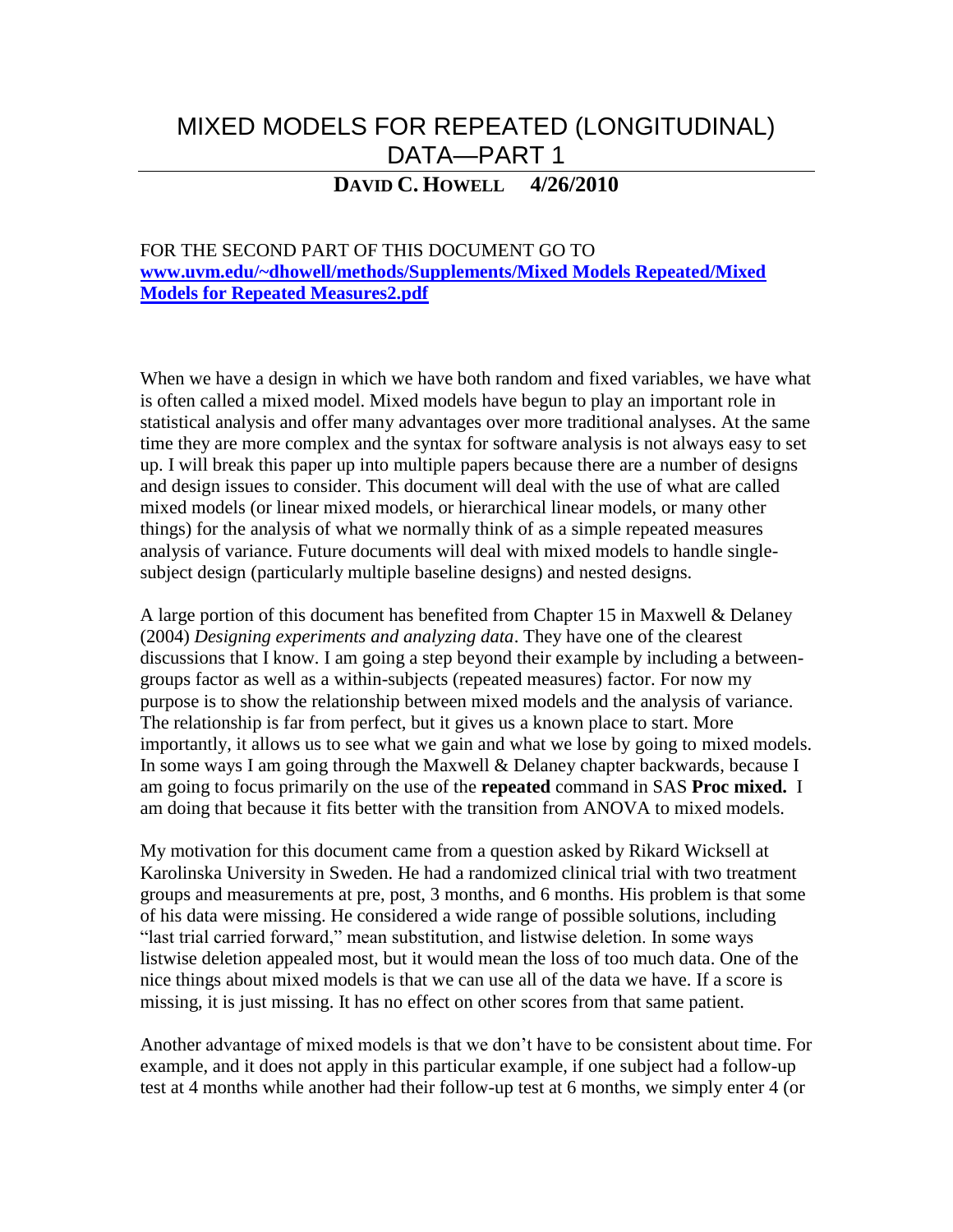6) as the time of follow-up. We don't have to worry that they couldn't be tested at the same intervals.

A third advantage of these models is that we do not have to assume sphericity or compound symmetry in the model. We can do so if we want, but we can also allow the model to select its own set of covariances or use covariance patterns that we supply. I will start by assuming sphericity because I want to show the parallels between the output from mixed models and the output from a standard repeated measures analysis of variance. I will then delete a few scores and show what effect that has on the analysis. I will compare the standard analysis of variance model with a mixed model. Finally I will use Expectation Maximization (EM) to impute missing values and then feed the newly complete data back into a repeated measures ANOVA to see how those results compare.

# **The Data**

I have created data to have a number of characteristics. There are two groups – a Control group and a Treatment group, measured at 4 times. These times are labeled as 1 (pretest), 2 (one month posttest), 3 (3 months follow-up), and 4 (6 months follow-up). I created the treatment group to show a sharp drop at post-test and then sustain that drop (with slight regression) at 3 and 6 months. The Control group declines slowly over the 4 intervals but does not reach the low level of the Treatment group. There are noticeable individual differences in the Control group, and some subjects show a steeper slope than others. In the Treatment group there are individual differences in level but the slopes are not all that much different from one another. You might think of this as a study of depression, where the dependent variable is a depression score (e.g. Beck Depression Inventory) and the treatment is drug versus no drug. If the drug worked about as well for all subjects the slopes would be comparable and negative across time. For the control group we would expect some subjects to get better on their own and some to stay depressed, which would lead to differences in slope for that group. These facts are important because when we get to the random coefficient mixed model the individual differences will show up as variances in intercept, and any slope differences will show up as a significant variance in the slopes. For the standard ANOVA individual and for mixed models using the **repeated** command the differences in level show up as a Subject effect and we assume that the slopes are comparable across subjects.

The program and data used below are available at

[http://www.uvm.edu/~dhowell/methods7/Supplements/Mixed Models Repeated/Wicksell.sas](http://www.uvm.edu/~dhowell/methods7/Supplements/Mixed%20Models%20Repeated/Wicksell.sas) [http://www.uvm.edu/~dhowell/methods7/Supplements /MixedModelsRepeated/WicksellWide.dat](http://www.uvm.edu/~dhowell/methods7/Supplements%20/MixedModelsRepeated/WicksellWide.dat) <http://www.uvm.edu/~dhowell/methods7/Supplements/MixedModelsRepeated/WicksellLong.dat> [http://www.uvm.edu/~dhowell/methods7/Supplements/MixedModelsRepeated/WicksellWideMiss.](http://www.uvm.edu/~dhowell/methods7/Supplements/MixedModelsRepeated/WicksellWideMiss.dat) [dat](http://www.uvm.edu/~dhowell/methods7/Supplements/MixedModelsRepeated/WicksellWideMiss.dat)

[http://www.uvm.edu/~dhowell/methods7/Supplements/MixedModelsRepeated/WicksellLongMiss.](http://www.uvm.edu/~dhowell/methods7/Supplements/MixedModelsRepeated/WicksellLongMiss.dat) [dat](http://www.uvm.edu/~dhowell/methods7/Supplements/MixedModelsRepeated/WicksellLongMiss.dat)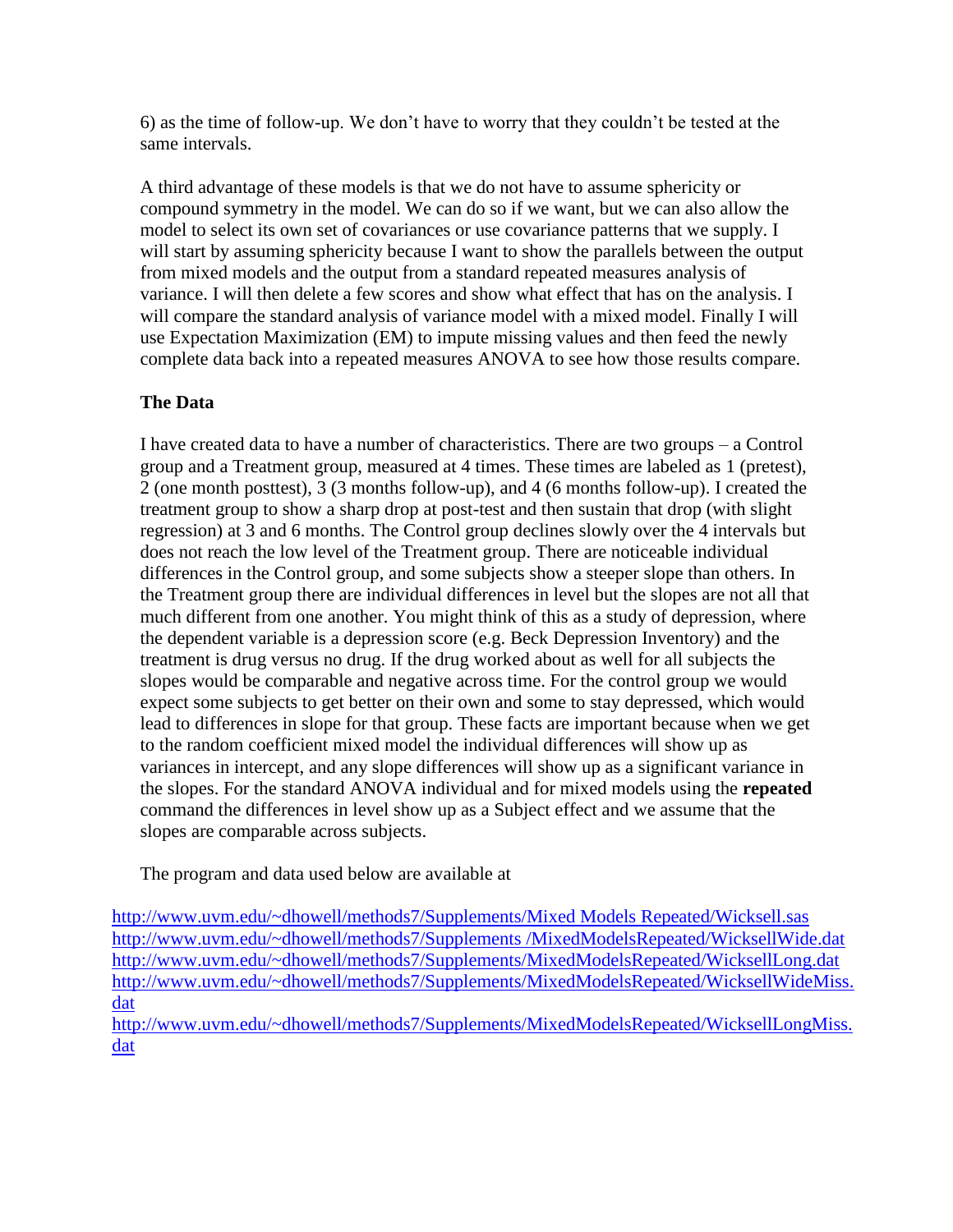Many of the printouts that follow were generated using SAS **Proc mixed**, but I give the SPSS commands as well. (I also give syntax for R, but I warn you that running this problem under R, even if you have Pinheiro & Bates (2000) is very difficult. I only give these commands for one analysis, but they are relatively easy to modify for related analyses.

The data follow. Notice that to set this up for ANOVA (**Proc** GLM) we read in the data one subject at a time. (You can see this is the data shown.) This will become important because we will not do that for mixed models.

### WicksellWide.dat

| <u>Group</u> | Subi | Time <sub>0</sub> | Time1 |             | Time3 Time6 |
|--------------|------|-------------------|-------|-------------|-------------|
|              |      | 296               | 175   | 187         | 192         |
|              |      | 376               | 329   | 236         | 76          |
|              |      | 309               | 238   | <u> 150</u> | 123         |
|              |      | 222               | 60    | 82          | 85          |
|              | 5    | 150               | 271   | 250         | 216         |
|              | 6    | 316               | 291   | 238         | 144         |
|              |      | 321               | 364   | 270         | 308         |
|              | 8    | 447               | 402   | 294         | 216         |
|              | q    | 220               | 70    | 95          | 87          |
|              | 10   | 375               | 335   | 334         | 79          |
|              | 11   | 310               | 300   | 253         | 140         |
|              | 12   | 310               | 245   | 200         | 120         |

| Group          | Subj | Time0 | Time1 | Time3 Time |           |
|----------------|------|-------|-------|------------|-----------|
| $\overline{2}$ | 13   | 282   | 186   | 225        | 134       |
| $\overline{2}$ | 14   | 317   | 31    | 85         | 120       |
| $\overline{2}$ | 15   | 362   | 104   | 144        | 114       |
| $\overline{2}$ | 16   | 338   | 132   | 91         | 77        |
| $\overline{2}$ | 17   | 263   | 94    | 141        | 142       |
| $\overline{2}$ | 18   | 138   | 38    | 16         | <u>95</u> |
| $\overline{2}$ | 19   | 329   | 62    | 62         | 6         |
| $\overline{2}$ | 20   | 292   | 139   | 104        | 184       |
| 2              | 21   | 275   | 94    | 135        | 137       |
| $\overline{c}$ | 22   | 150   | 48    | 20         | 85        |
| 2              | 23   | 319   | 68    | 67         | 12        |
| 2              | 24   | 300   | 138   | 14         | .74       |

A plot of the data follows:

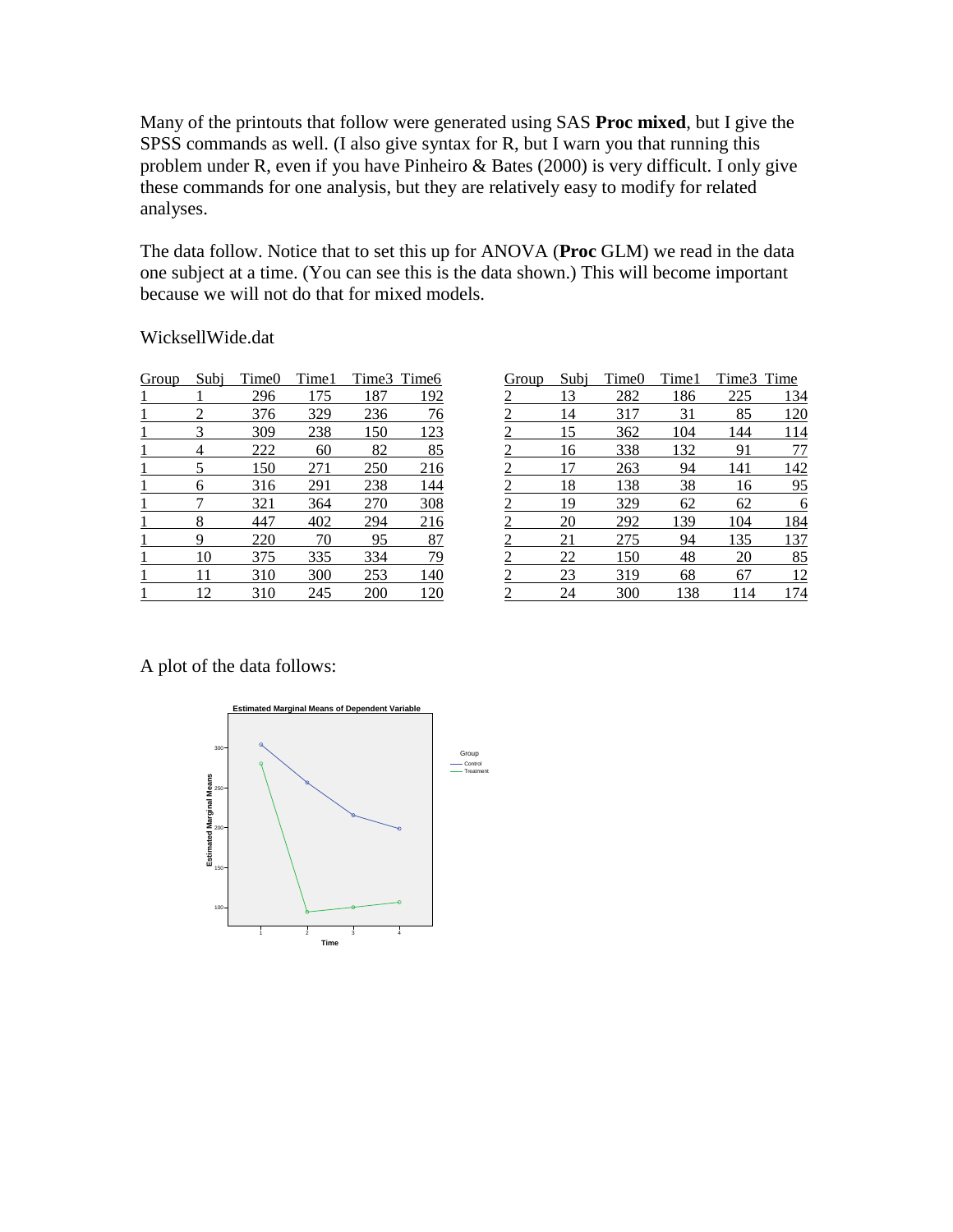The cell means and standard errors follow.

|          |    |                    | group=Control       |             |             |
|----------|----|--------------------|---------------------|-------------|-------------|
|          |    |                    | The MEANS Procedure |             |             |
|          |    |                    |                     |             |             |
| Variable | N  | Mean               | Std Dev             | Minimum     | Maximum     |
|          |    |                    |                     |             |             |
| time1    | 12 | 304.3333333        | 79.0642240          | 150.0000000 | 447.0000000 |
| time2    | 12 | 256.6666667        | 107.8503452         | 60.0000000  | 402.0000000 |
| time3    | 12 | 215.7500000        | 76.5044562          | 82.0000000  | 334,0000000 |
| time4    | 12 | 148.8333333        | 71.2866599          | 76.0000000  | 308,0000000 |
| xbar     | 12 | 231.3958333        | 67.9581638          | 112.2500000 | 339.7500000 |
|          |    |                    |                     |             |             |
|          |    |                    |                     |             |             |
|          |    |                    |                     |             |             |
|          |    | ------------------ | group=Treatment     |             |             |
|          |    |                    |                     |             |             |
| Variable | N  | Mean               | Std Dev             | Minimum     | Maximum     |
|          |    |                    |                     |             |             |
| time1    | 12 | 280.4166667        | 69.6112038          | 138,0000000 | 362.0000000 |
| time2    | 12 | 94.5000000         | 47.5652662          | 31.0000000  | 186.0000000 |
| time3    | 12 | 100.3333333        | 57.9754389          | 16.0000000  | 225.0000000 |
| time4    | 12 | 106.6666667        | 55.7939934          | 6.0000000   | 184,0000000 |
| xbar     | 12 | 145.4791667        | 42.9036259          | 71.7500000  | 206.7500000 |
|          |    |                    |                     |             |             |

The results of a standard repeated measures analysis of variance with no missing data and using SAS **Proc GLM** follow. You would obtain the same results using the SPSS Univariate procedure. Because I will ask for a polynomial trend analysis, I have told it to recode the levels as 0, 1, 3, 6 instead of 1, 2, 3, 4. I did not need to do this, but it seemed truer to the experimental design. It does not affect the standard summery table. (I give the entire data entry parts of the program here, but will leave it out in future code.)

```
Options nodate nonumber nocenter formdlim = '-';
libname lib 
'C:\Users\Dave\Documents\Webs\StatPages\More_Stuff\MixedModelsRepeated'
;
Title 'Analysis of Wicksell complete data';
data lib.WicksellWide;
     infile
'C:\Users\Dave\Documents\Webs\StatPages\More_Stuff\MixedModelsRepeated\
WicksellWide.dat' firstobs = 2;
      input group subj time1 time2 time3 time4;
      xbar = (time1+time2+time3+time4)/4;
run;
 Proc Format;
     Value group
           1 = 'Control'
            2 = 'Treatment'
            ;
run;
Proc Means data = lib.WicksellWide;
    Format group group.;
     var time1 -- time4 xbar;
```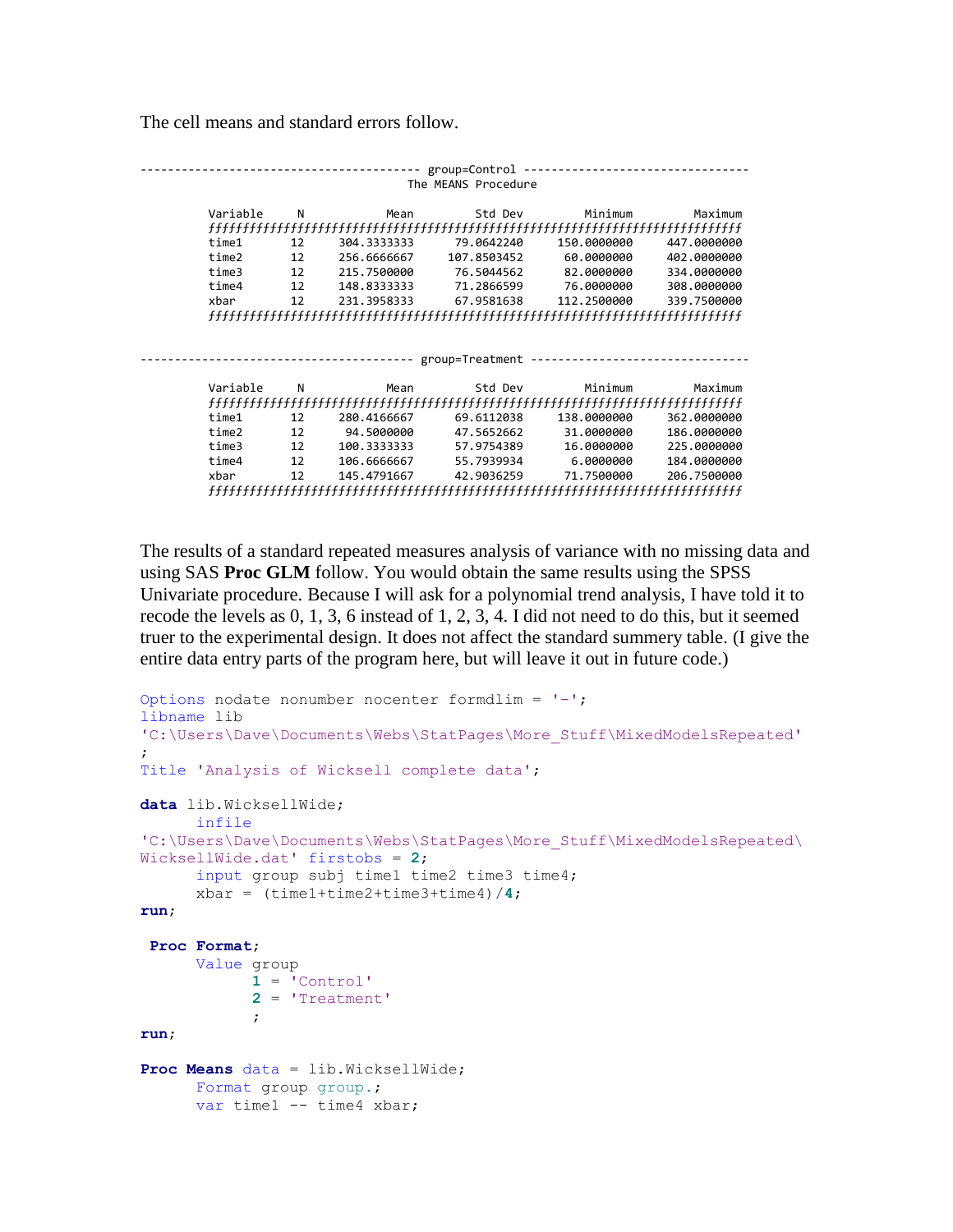by group; **run**; Title 'Proc GLM with Complete Data'; **proc GLM** ; class group; model time1 time2 time3 time4 = group/ nouni; repeated time **4** (0 1 3 6) polynomial /summary printm; **run**; --------------------------------------------------------------------------------------- Proc GLM with Complete Data The GLM Procedure Repeated Measures Analysis of Variance Tests of Hypotheses for Between Subjects Effects Source **Source DF** Type III SS Mean Square F Value Pr > F group 1 177160.1667 177160.1667 13.71 0.0012 Error 22 284197.4583 12918.0663 ---------------------------------------------------------------------------------------- Proc GLM with Complete Data The GLM Procedure Repeated Measures Analysis of Variance Univariate Tests of Hypotheses for Within Subject Effects Adj Pr > F Mean Square F Value  $Pr > F$ time 3 373802.7083 124600.9028 45.14 <.0001 <.0001 <.0001<br>time\*group 3 74654.2500 24884.7500 9.01 <.0001 0.0003 0.0001 time\*group 3 74654.2500 24884.7500 9.01 <.0001 0.0003 0.0001 Error(time) 66 Greenhouse-Geisser Epsilon 0.7297 Huynh-Feldt Epsilon ---------------------------------------------------------------------------------------- Proc GLM with Complete Data Analysis of Variance of Contrast Variables time\_N represents the nth degree polynomial contrast for time Contrast Variable: time\_1 Source Source DF Type III SS Mean Square F Value Pr > F Mean 1 250491.4603 250491.4603 54.27 <.0001<br>group 1 2730.0179 2730.0179 0.59 0.4500 1 2730.0179 2730.0179<br>22 101545.1885 4615.6904 Error 22 101545.1885 Contrast Variable: time\_2 Source **Source DF** Type III SS Mean Square F Value Pr > F Mean 1 69488.21645 69488.21645 35.37 <.0001<br>group 1 42468.55032 42468.55032 21.62 0.0001 group 1 42468.55032 42468.55032<br>Error 22 43224.50595 1964.75027 A3224.50595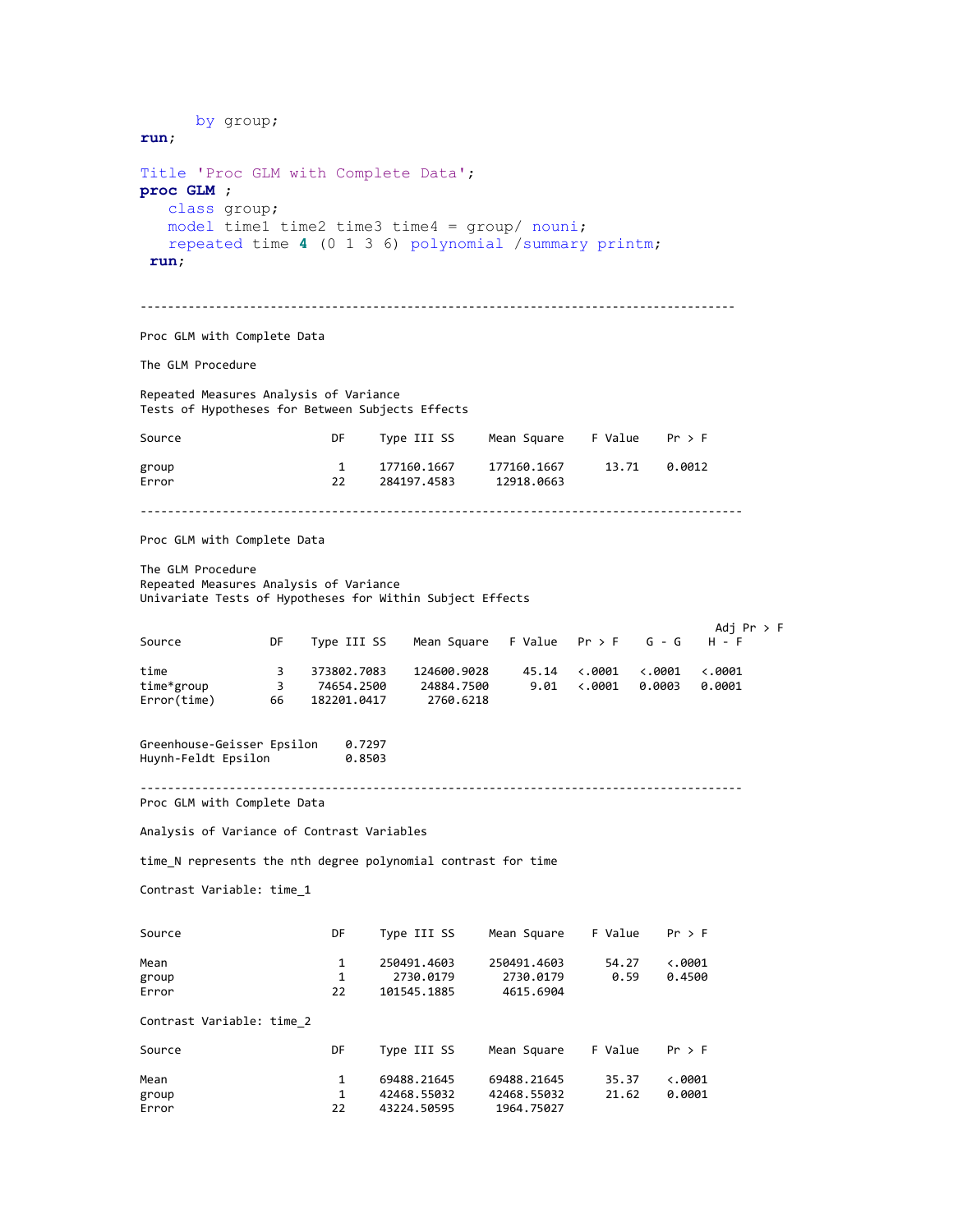| Contrast Variable: time 3 |    |             |             |         |                 |
|---------------------------|----|-------------|-------------|---------|-----------------|
| Source                    | DF | Type III SS | Mean Square | F Value | Pr > F          |
| Mean                      | 1  | 53823.03157 | 53823.03157 | 31.63   | $\langle .0001$ |
| group<br>Error            | 1  | 29455.68182 | 29455.68182 | 17.31   | 0.0004          |

Here we see that each of the effects in the overall analysis is significant. We don't care very much about the group effect because we expected both groups to start off equal at pre-test. What is important is the interaction, and it is significant at  $p = .0001$ . Clearly the drug treatment is having a differential effect on the two groups, which is what we wanted to see. The fact that the Control group seems to be dropping in the number of symptoms over time is to be expected and not exciting, although we could look at these simple effects if we wanted to. We would just run two analyses, one on each group. I would not suggest pooling the variances to calculate  $F$ , though that would be possible.

In the printout above I have included tests on linear, quadratic, and cubic trend that will be important later. However you have to read this differently than you might otherwise expect. The first test for the linear component shows an *F* of 54.27 for "mean" and an *F* of 0.59 for "group." Any other software that I have used would replace "mean" with "Time" and "group" with "Group  $\times$  Time." In other words we have a significant linear trend over time, but the linear  $\times$  group contrast is not significant. I don't know why they label them that way. (Well, I guess I do, but it's not the way that I would do it.) I should also note that my syntax specified the intervals for time, so that SAS is not assuming equally spaced intervals. The fact that the linear trend was not significant for the interaction means that both groups are showing about the same linear trend. But notice that there is a significant interaction for the quadratic.

### **Mixed Model**

The use of mixed models represents a substantial difference from the traditional analysis of variance. For balanced designs the results will come out to be the same, assuming that we set the analysis up appropriately. But the actual statistical approach is quite different and ANOVA and mixed models will lead to different results whenever the data are not balanced or whenever we try to use different, and often more logical, covariance structures.

First a bit of theory. Within **Proc Mixed** the **repeated** command plays a very important role in that it allows you to specify different covariance structures, which is something that you cannot do under **Proc GLM**. You should recall that in **Proc GLM** we assume that the covariance matrix meets our sphericity assumption and we go from there. In other words the calculations are carried out with the covariance matrix forced to sphericity. If that is not a valid assumption we are in trouble. Of course there are corrections due to Greenhouse and Geisser and Hyunh and Feldt, but they are not optimal solutions.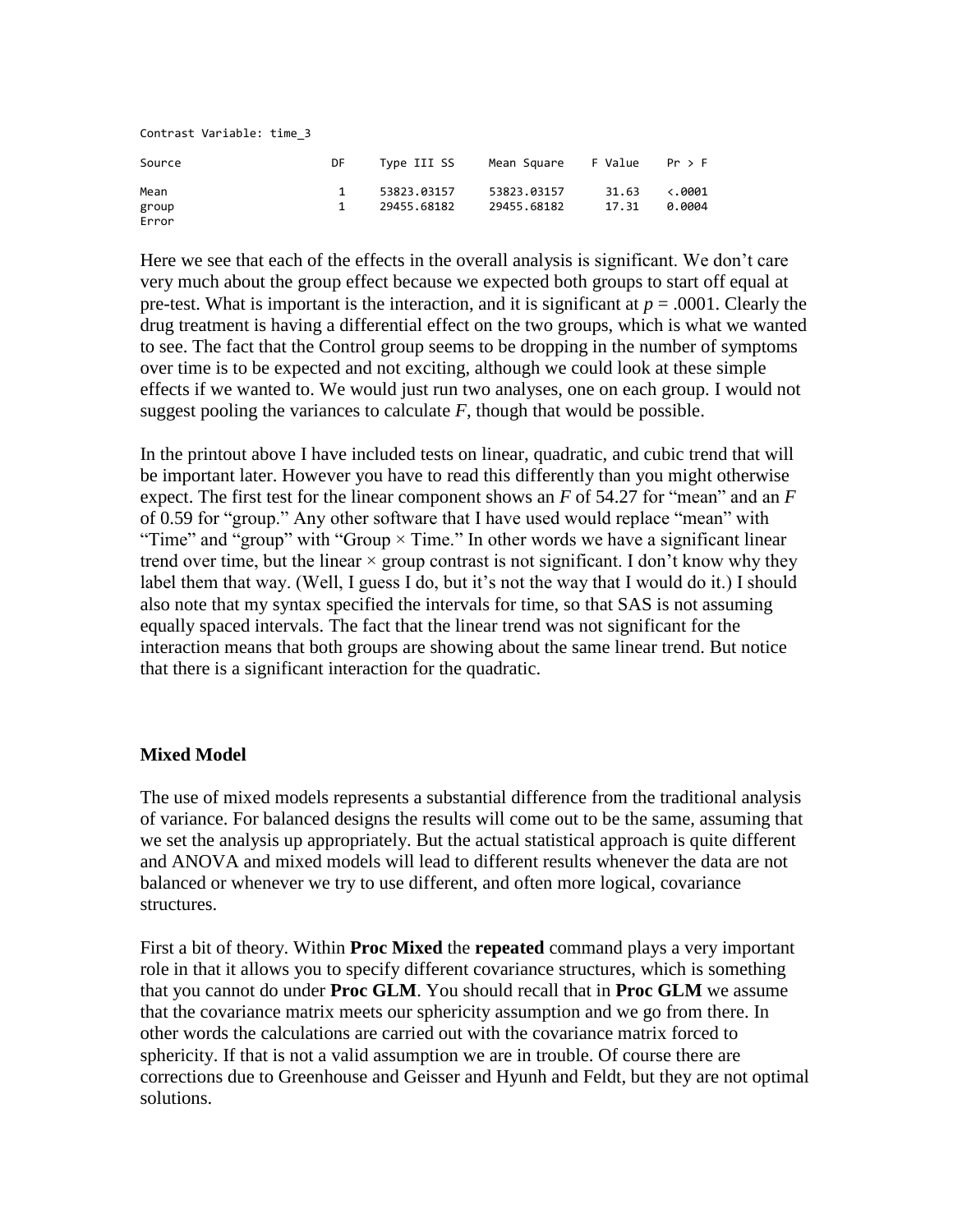But what does compound symmetry, or sphericity, really represent? (The assumption is really about sphericity, but when speaking of mixed models most writers refer to compound symmetry, which is actually a bit more restrictive.) Most people know that compound symmetry means that the pattern of covariances or correlations is constant across trials. In other words, the correlation between trial 1 and trial 2 is equal to the correlation between trial 1 and trial 4 or trial 3 and trial 4, etc. But a more direct way to think about compound symmetry is to say that it requires that all subjects in each group change in the same way over trials. In other words the slopes of the lines regressing the dependent variable on time are the same for all subjects. Put that way it is easy to see that compound symmetry can really be an unrealistic assumption. If some of your subjects improve but others don't, you do not have compound symmetry and you make an error if you use a solution that assumes that you do. Fortunately **Proc Mixed** allows you to specify some other pattern for those covariances.

We can also get around the sphericity assumption using the MANOVA output from **Proc GLM**, but that too has its problems. Both standard univariate GLM and MANOVA GLM will insist on complete data. If a subject is missing even one piece of data, that subject is discarded. That is a problem because with a few missing observations we can lose a great deal of data and degrees of freedom.

**Proc Mixed** with **repeated** is different. Instead of using a least squares solution, which requires complete data, it uses a maximum likelihood solution, which does not make that assumption. (We will actually use a Restricted Maximum Likelihood (REML) solution.) When we have balanced data both least squares and REML will produce the same solution if we specify a covariance matrix with compound symmetry. But even with balanced data if we specify some other covariance matrix the solutions will differ. At first I am going to force sphericity by adding **type = cs** (which stands for compound symmetry) to the **repeated** statement. I will later relax that structure.

The first analysis below uses exactly the same data as for **Proc GLM**, though they are entered differently. Here data are entered in what is called "long form," as opposed to the "wide form" used for **Proc GLM**. This means that instead of having one line of data for each subject, we have one line of data for each observation. So with four measurement times we will have four lines of data for that subject.

Because we have a completely balanced design (equal sample sizes and no missing data) and because the time intervals are constant, the results of this analysis will come out exactly the same as those for **Proc GLM** so long as I specify **type = cs**. The data follow. I have used "card" input rather than reading a file just to give an alternative approach.

```
data WicksellLong;
input subj time group dv;
cards;
1 0 1.00 296.00
1 1 1.00 175.00
1 3 1.00 187.00
1 6 1.00 242.00
2 0 1.00 376.00
                                2 1 1.00 329.00
                                2 3 1.00 236.00
                              2 6 1.00 126.00
                              3 0 1.00 309.00
                              3 1 1.00 238.00
                                                               3 3 1.00 150.00
                                                               3 6 1.00 173.00
                                                               4 0 1.00 222.00
                                                               4 1 1.00 60.00
                                                               4 3 1.00 82.00
```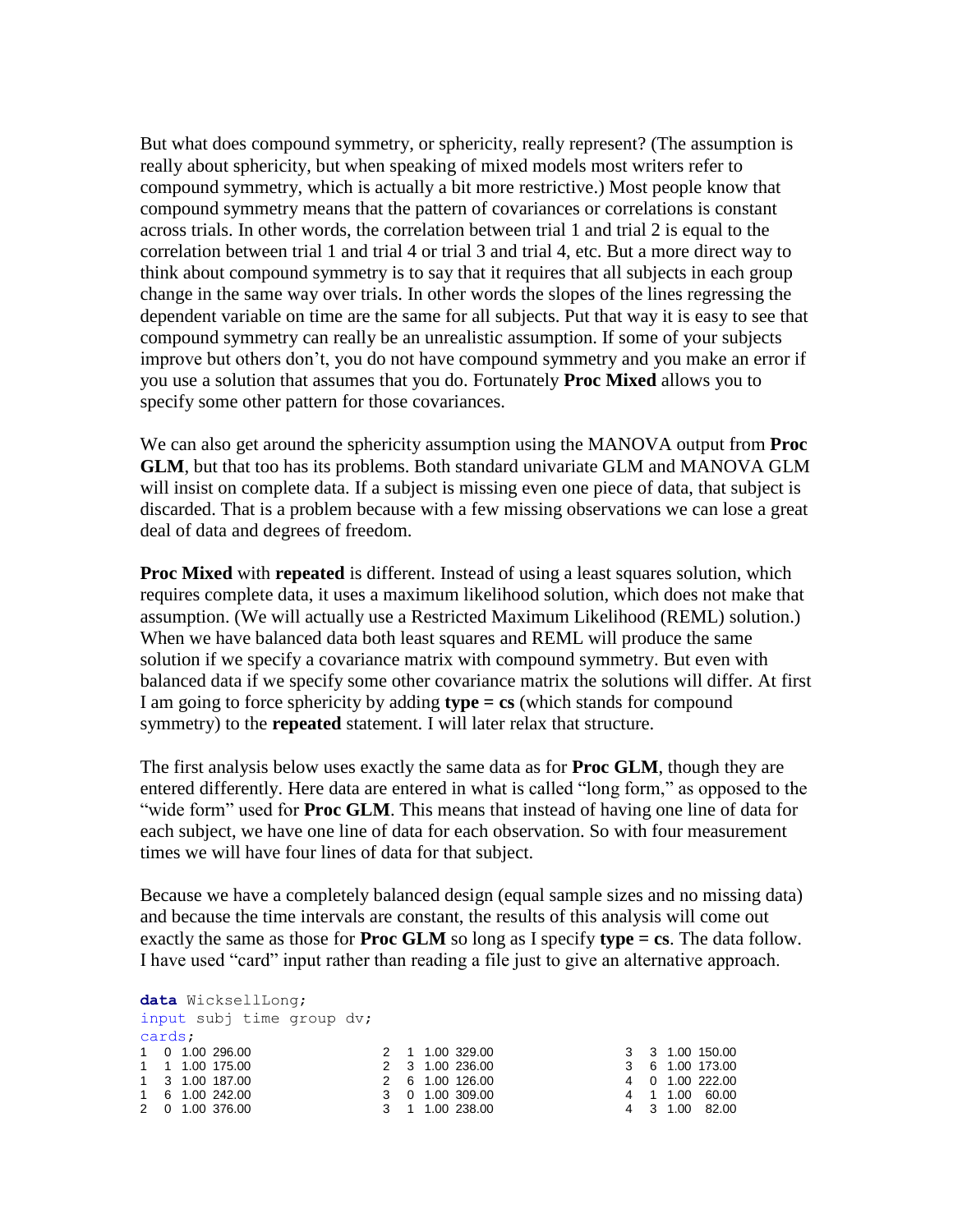```
4 6 1.00 135.00
5 0 1.00 150.00
5 1 1.00 271.00
5 3 1.00 250.00
5 6 1.00 266.00
6 0 1.00 316.00
6 1 1.00 291.00
6 3 1.00 238.00
6 6 1.00 194.00
7 0 1.00 321.00
7 1 1.00 364.00
   7 3 1.00 270.00
7 6 1.00 358.00
8 0 1.00 447.00
8 1 1.00 402.00
8 3 1.00 294.00
8 6 1.00 266.00
9 0 1.00 220.00
9 1 1.00 70.00
9 3 1.00 95.00
9 6 1.00 137.00
10 0 1.00 375.00
10 1 1.00 335.00
10 3 1.00 334.00
10 6 1.00 129.00
11 0 1.00 310.00
11 1 1.00 300.00
                               11 3 1.00 253.00
                                11 6 1.00 170.00
                                 12 0 1.00 310.00
                                 12 1 1.00 245.00
                                12 3 1.00 200.00
                                 12 6 1.00 170.00
                                 13 0 2.00 282.00
                                13 1 2.00 186.00
                                13 3 2.00 225.00
                                13 6 2.00 134.00
                                 14 0 2.00 317.00
                                14 1 2.00 31.00
                                14 3 2.00 85.00
                                 14 6 2.00 120.00
                                 15 0 2.00 362.00
                                15 1 2.00 104.00
                                15 3 2.00 144.00
                                 15 6 2.00 114.00
                                 16 0 2.00 338.00
                                16 1 2.00 132.00
                                16 3 2.00 91.00
                                 16 6 2.00 77.00
                                 17 0 2.00 263.00
                                17 1 2.00 94.00
                                17 3 2.00 141.00
                                 17 6 2.00 142.00
                                 18 0 2.00 138.00
                                                                 18 1 2.00 38.00
                                                                   18 3 2.00 16.00
                                                                   18 6 2.00 95.00
                                                                  19 0 2.00 329.00
                                                                  19 1 2.00 62.00
                                                                   19 3 2.00 62.00
                                                                   19 6 2.00 6.00
                                                                 20 0 2.00 292.00
                                                                  20 1 2.00 139.00
                                                                  20 3 2.00 104.00
                                                                   20 6 2.00 184.00
                                                                   21 0 2.00 275.00
                                                                  21 1 2.00 94.00
                                                                   21 3 2.00 135.00
                                                                   21 6 2.00 137.00
                                                                  22 0 2.00 150.00
                                                                   22 1 2.00 48.00
                                                                   22 3 2.00 20.00
                                                                   22 6 2.00 85.00
                                                                  23 0 2.00 319.00
                                                                  23 1 2.00 68.00
                                                                   23 3 2.00 67.00
                                                                   23 6 2.00 12.00
                                                                 24 0 2.00 300.00
                                                                 24 1 2.00 138.00
                                                                   24 3 2.00 114.00
                                                                   24 6 2.00 174.00
;
/* The following lines plot the data. First I will sort to be safe. */
Proc Sort data = lib.wicklong;
       by subject group;
run;
Symbol1 I = join v = none r = 12;
Proc gplot data = wicklong;
   Plot dv*time = subject/ nolegend;
   By group;
Run;
/* This is the main Proc Mixed procedure. */
Proc Mixed data = lib.WicksellLong; 
    class group subject time; 
    model dv = group time group*time; 
   repeated time/subject = subject type = cs rcorr;
run; 
----------------------------------------------------------------------------------------
```
I have put the data in three columns to save space, but in SAS they would be entered as one long column.

The first set of commands plots the results of each individual subject broken down by groups. Earlier we saw the group means over time. Now we can see how each of the subjects stands relative the means of his or her group. In the ideal world the lines would start out at the same point on the *Y* axis (i.e. have a common intercept) and move in parallel (i.e. have a common slope). That isn't quite what happens here, but whether those are chance variations or systematic ones is something that we will look at later. We can see in the Control group that a few subjects decline linearly over time and a few other subjects, especially those with lower scores decline at first and then increase during follow-up.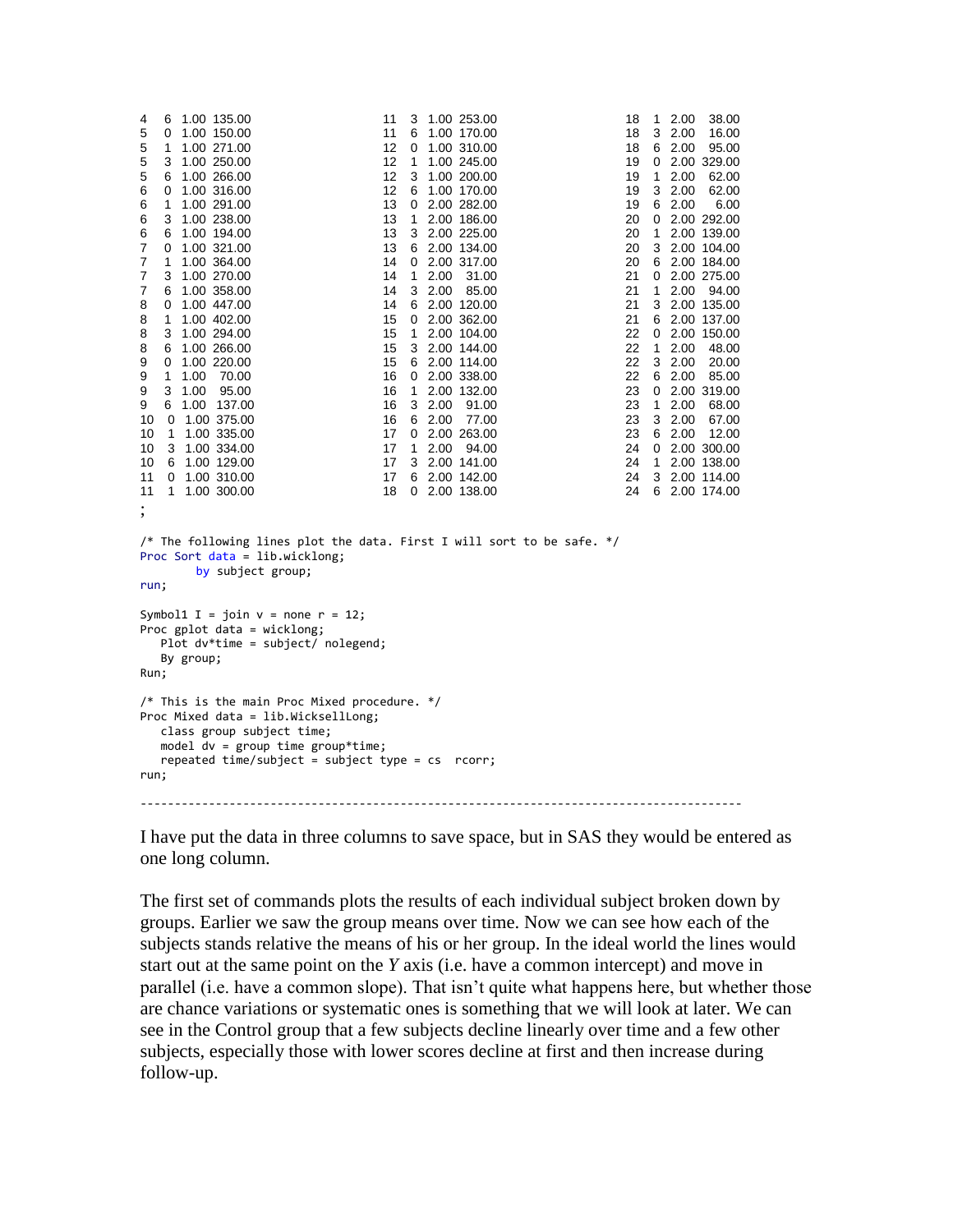**Plots** (Group  $1 =$  Control, Group  $2 =$  Treatment)



Plots of individual trajectories over time

For **Proc Mixed** we need to specify that group, time, and subject are class variables. (See the syntax above.) This will cause SAS to treat them as factors (nominal or ordinal variables) instead of as continuous variables. The model statement tells the program that we want to treat group and time as a factorial design and generate the main effects and the interaction. (I have not appended a "/solution" to the end of the model statement because I don't want to talk about the parameter estimates of treatment effects at this point, but most people would put it there.) The **repeated** command tells SAS to treat this as a repeated measures design, that the subject variable is named "subject", and that we want to treat the covariance matrix as exhibiting compound symmetry, even though in the data that I created we don't appear to come close to meeting that assumption. The specification "rcorr" will ask for the estimated correlation matrix. (we could use "r" instead of "rcorr," but that would produce a covariance matrix, which is harder to interpret.)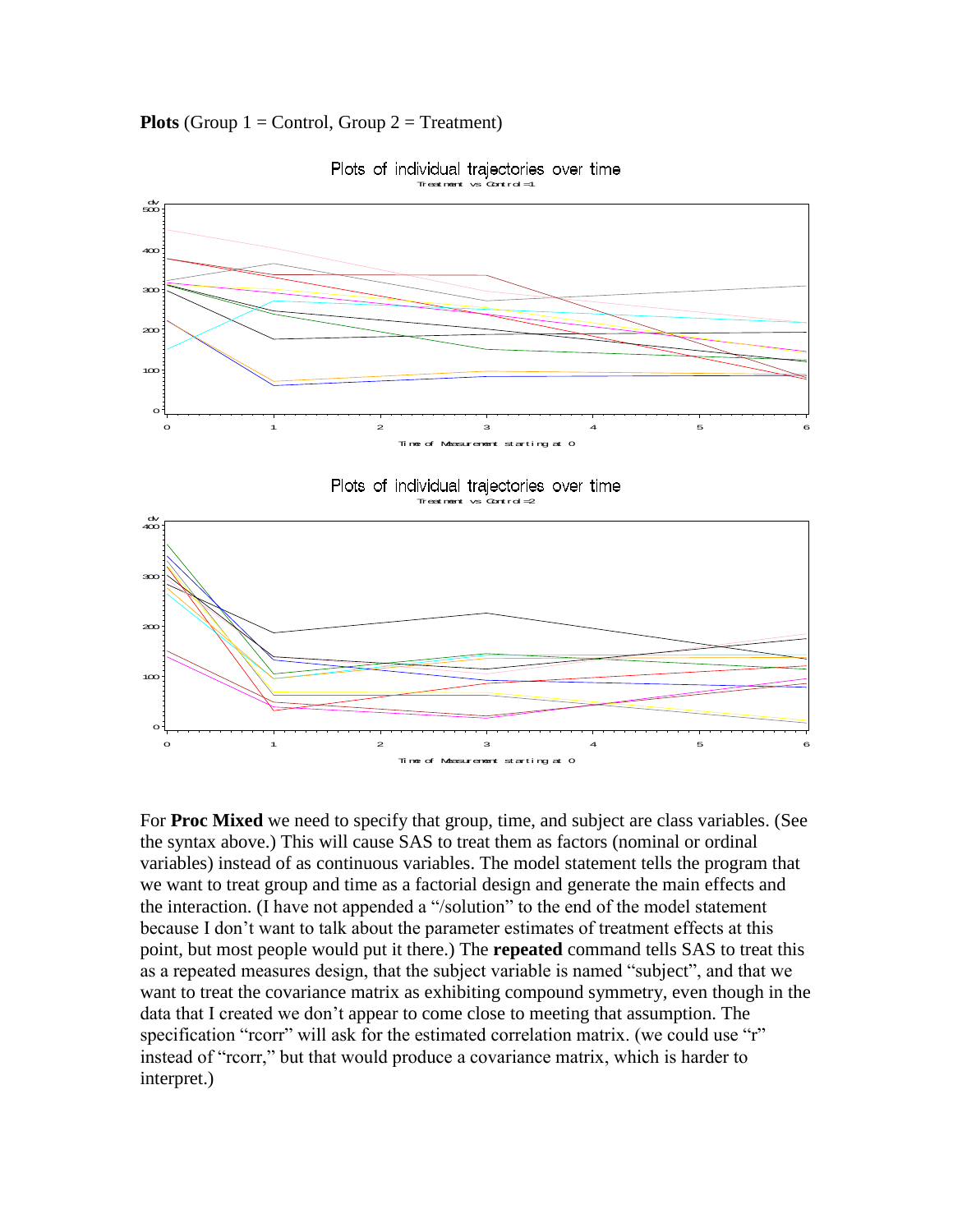The results of this analysis follow, and you can see that they very much resemble our analysis of variance approach using **Proc GLM**.

 $-$ 

Proc Mixed with complete data.

The Mixed Procedure

Estimated R Correlation Matrix for subject 1

| Row | Co11   | Co12   | Co13   | Co14   |
|-----|--------|--------|--------|--------|
| 1   | 1.0000 | 0.4791 | 0.4791 | 0.4791 |
| 2   | 0.4791 | 1.0000 | 0.4791 | 0.4791 |
| 3   | 0.4791 | 0.4791 | 1.0000 | 0.4791 |
| 4   | 0.4791 | 0.4791 | 0.4791 | 1.0000 |
|     |        |        |        |        |

Covariance Parameter Estimates

| Cov Parm       | Subject | Estimate           |
|----------------|---------|--------------------|
| CS<br>Residual | subject | 2539.36<br>2760.62 |

Fit Statistics

| -2 Res Log Likelihood    | 1000.8 |
|--------------------------|--------|
| AIC (smaller is better)  | 1004.8 |
| AICC (smaller is better) | 1004.9 |
| BIC (smaller is better)  | 1007.2 |

Null Model Likelihood Ratio Test

 DF Chi-Square Pr > ChiSq 1 23.45 <.0001 Type 3 Tests of Fixed Effects Num Den Effect DF DF F Value Pr > F group 1 22 13.71 0.0012 time 3 66 45.14 <.0001 group\*time 3 66 9.01 <.0001 ----------------------------------------------------------------------------------------

On this printout we see the *estimated* correlations between times. These are not the actual correlations, which appear below, but the estimates that come from an assumption of compound symmetry. That assumption says that the correlations have to be equal, and what we have here are basically average correlations. The *actual* correlations, averaged over the two groups using Fisher's transformation, are:

Estimated R Correlation Matrix for subj 1

| Row | Col1   | Col2   | Col3   | Co14       |
|-----|--------|--------|--------|------------|
|     | 1.0000 | 0.5695 | 0.5351 | $-0.01683$ |
|     | 0.5695 | 1.0000 | 0.8612 | 0.4456     |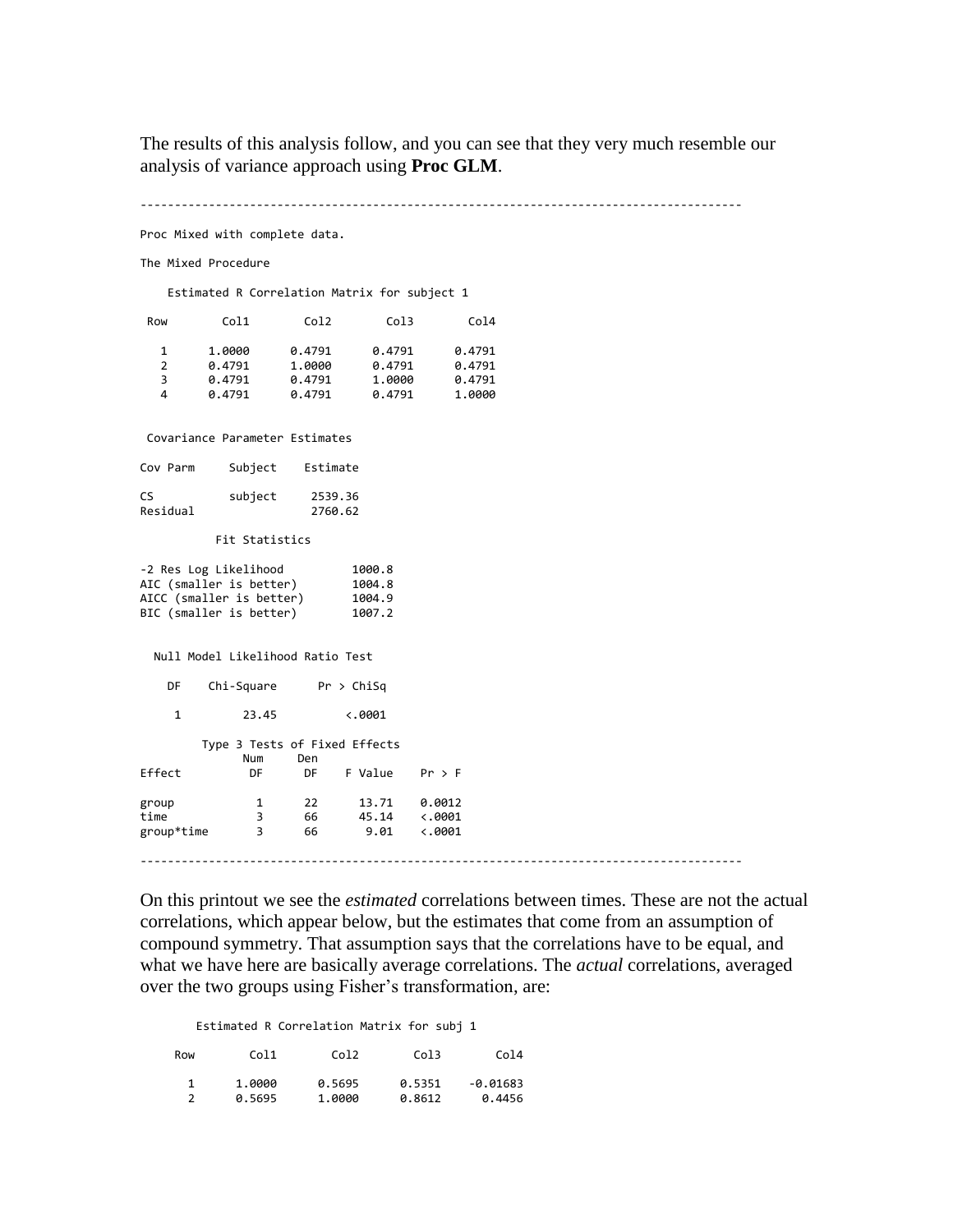3 0.5351 0.8612 1.0000 0.4202  $-0.01683$ 

Notice that they are quite different from the ones assuming compound symmetry, and that they don't look at all as if they fit that assumption. We will deal with this problem later. (I don't have a clue why the heading refers to "subject 1." It just does!)

There are also two covariance parameters. Remember that there are two sources of random effects in this design. There is our normal  $\sigma_e^2$ , which reflects random noise. In addition we are treating our subjects as a random sample, and there is thus random variance among subjects. Here I get to play a bit with expected mean squares. You may recall that the expected mean squares for the error term for the between-subject effect is  $E(MS_{w/in\_subj}) = \sigma_e^2 + a\sigma_{\pi}^2$  and our estimate of  $\sigma_e^2$ , taken from the GLM analysis, is MSresidual, which is 2760.6218. The letter "*a*" stands for the number of measurement times  $= 4$ , and  $MS_{subj~w/in~g rps} = 12918.0663$ , again from the GLM analysis. Therefore our estimate of  $\sigma_{\pi}^2$  = (12918.0663 + 2760.6218)/4 = 2539.36. These two estimates are our random part of the model and are given in the section headed Covariance Parameter Estimates. I don't see a situation in this example in which we would wish to make use of these values, but in other mixed designs they are useful.

You may notice one odd thing in the data. Instead of entering time as  $1,2, 3, \& 4, I$ entered it as 0, 1, 3, and 6. If this were a standard ANOVA it wouldn't make any difference, and in fact it doesn't make any difference here, but when we come to looking at intercepts and slopes, it will be very important how we designated the 0 point. We could have centered time by subtracting the mean time from each entry, which would mean that the intercept is at the mean time. I have chosen to make 0 represent the pretest, which seems a logical place to find the intercept. I will say more about this later.

# **MISSING DATA**

I have just spent considerable time discussing a balanced design where all of the data are available. Now I want to delete some of the data and redo the analysis. This is one of the areas where mixed designs have an important advantage. I am going to delete scores pretty much at random, except that I want to show a pattern of different observations over time. It is easiest to see what I have done if we look at data in the wide form, so the earlier table is presented below with "." representing missing observations. It is important to notice that data are missing completely at random, not on the basis of other observations.

| Group | Subi | Time0 | Time1 |     | Time3 Time6    |  |     |     |     | 216 |
|-------|------|-------|-------|-----|----------------|--|-----|-----|-----|-----|
|       |      | 296   |       |     | Q <sub>0</sub> |  | 316 | 29. |     | 144 |
|       |      | 376   | 329   |     |                |  |     | 364 | 270 | 308 |
|       |      | 309   | 238   | 150 |                |  | 447 |     |     | 216 |
|       |      | າາາ   | 60    |     |                |  |     | 70  |     | O7  |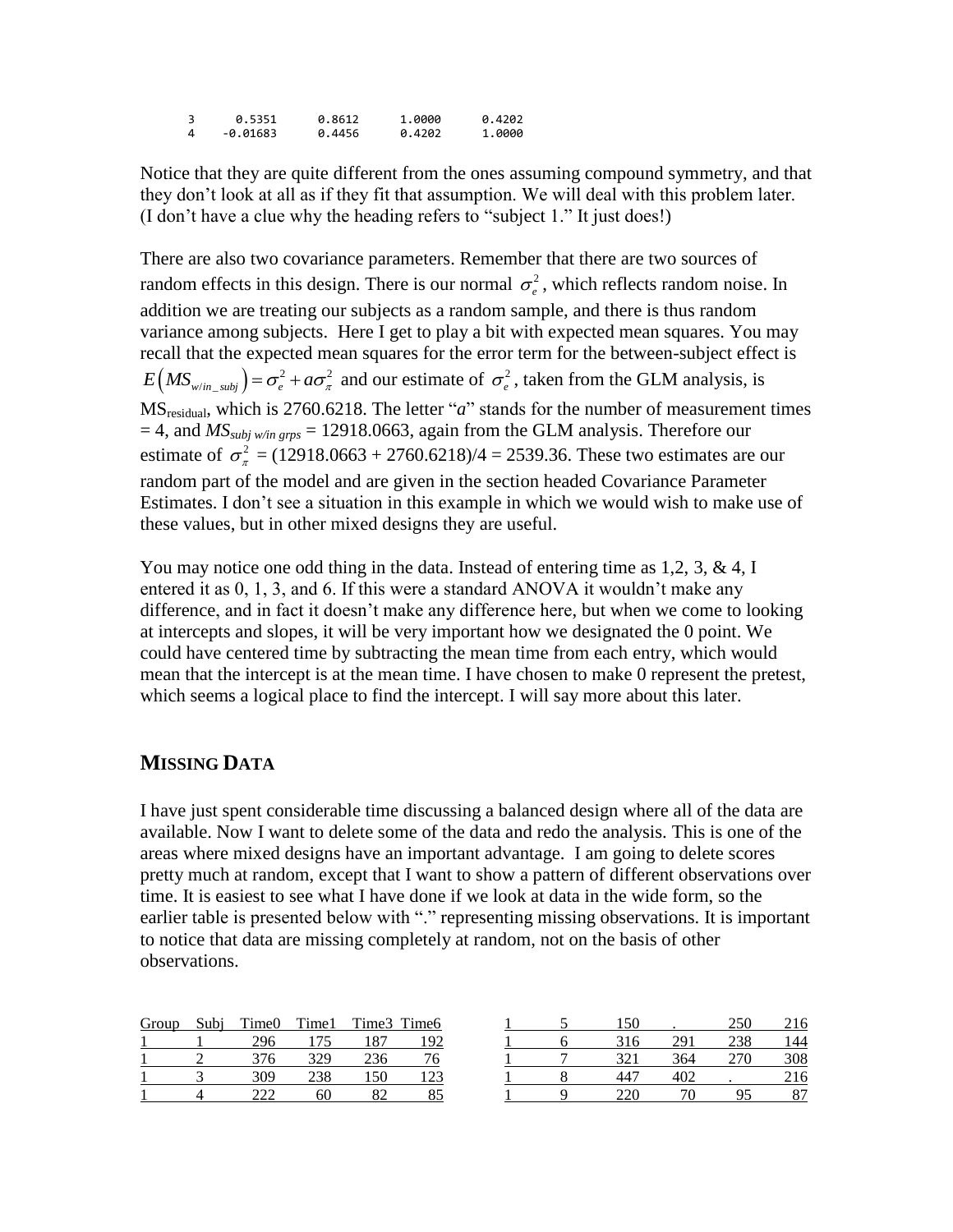| ' በ | 375 | 335 | 334 | C. |
|-----|-----|-----|-----|----|
|     | 310 | 300 | 253 |    |
|     | 310 | 245 | ንበበ |    |

| Group          | Subj | Time0 | Time1 |     | Time3 Time6 |
|----------------|------|-------|-------|-----|-------------|
|                | 13   | 282   | 186   | 225 | 134         |
| $\overline{2}$ | 14   | 317   | 31    | 85  | 120         |
| 2              | 15   | 362   | 104   |     |             |
| $\overline{2}$ | 16   | 338   | 132   | 91  | 77          |
| $\overline{2}$ |      | 263   | 94    | 141 | 142         |
| $\overline{2}$ | 18   | 138   | 38    | 16  | 95          |
| $\overline{2}$ | 19   | 329   |       |     | 6           |
| $\overline{2}$ | 20   | 292   | 139   | 104 |             |
| $\overline{2}$ | 21   | 275   | 94    | 135 | 137         |
|                | 22   | 150   | 48    | 20  | 85          |
| $\overline{2}$ | 23   | 319   | 68    | 67  |             |
| $\overline{2}$ | 24   | 300   | 138   | 114 | 174         |

If we treat this as a standard repeated measures analysis of variance, using Proc GLM, we have a problem. Of the 24 cases, only 17 of them have complete data. That means that our analysis will be based on only those 17 cases. Aside from a serious loss of power, there are other problems with this state of affairs. Suppose that I suspected that people who are less depressed are less likely to return for a follow-up session and thus have missing data. To build that into the example I could deliberately deleted data from those who scored low on depression to begin with, though I kept their pretest scores. (I did not actually do this here.) Further suppose that people low in depression respond to treatment (or non-treatment) in different ways from those who are more depressed. By deleting whole cases I will have deleted low depression subjects and that will result in biased estimates of what we would have found if those original data points had not been missing. This is certainly not a desirable result.

To expand slightly on the previous paragraph, if we using **Proc GLM** , or a comparable procedure in other software, we have to assume that data are missing completely at random, normally abbreviated MCAR. (See Howell, 2008.) If the data are not missing completely at random, then the results would be biased. But if I can find a way to keep as much data as possible, and if people with low pretest scores are missing at one or more measurement times, the pretest score will essentially serve as a covariate to predict missingness. This means that I only have to assume that data are missing at random (MAR) rather than MCAR. That is a gain worth having. MCAR is quite rare in experimental research, but MAR is much more common. Using a mixed model approach requires only that data are MAR and allows me to retain considerable degrees of freedom. (That argument has been challenged by Overall & Tonidandel (2007), but in this particular example the data actually are essentially MCAR. I will come back to this issue later.)

### **Proc GLM results**

The output from analyzing these data using **Proc GLM** follows. I give these results just for purposes of comparison, and I have omitted much of the printout.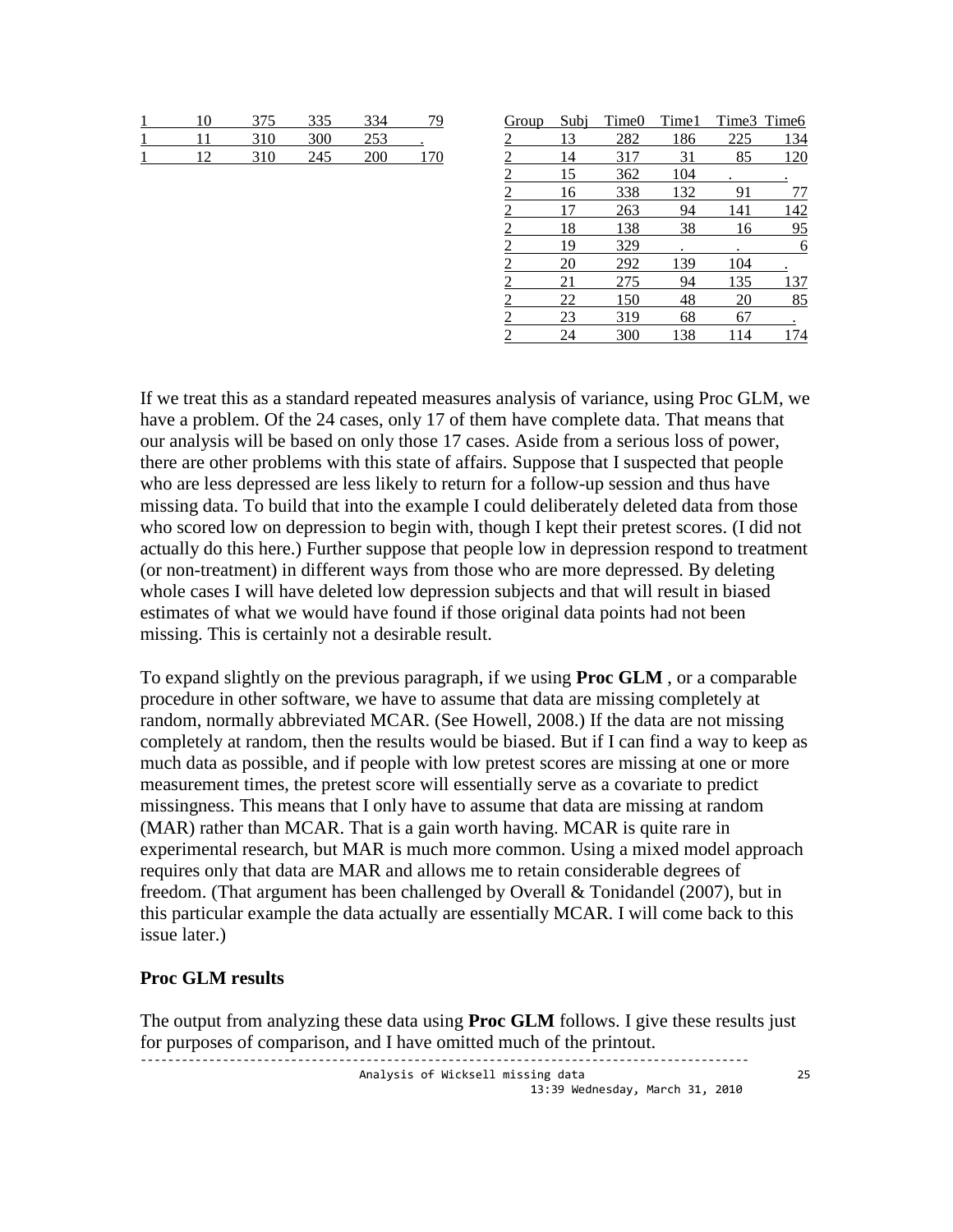#### The GLM Procedure Repeated Measures Analysis of Variance Tests of Hypotheses for Between Subjects Effects

| Source         | DF  | Type III SS               | Mean Square              | F Value Pr > F |        |
|----------------|-----|---------------------------|--------------------------|----------------|--------|
| group<br>Error | 15. | 92917.9414<br>212237.4410 | 92917.9414<br>14149.1627 | 6.57           | 0.0216 |

----------------------------------------------------------------------------------------

#### Analysis of Wicksell missing data 13:39 Wednesday, March 31, 2010

#### The GLM Procedure Repeated Measures Analysis of Variance Univariate Tests of Hypotheses for Within Subject Effects

|             |    |             |                                          |       |                 | Adj Pr > F      |                 |
|-------------|----|-------------|------------------------------------------|-------|-----------------|-----------------|-----------------|
| Source      | DF | Type III SS | Mean Square F Value $Pr > F$ G - G H - F |       |                 |                 |                 |
| time        | 3. | 238578.7081 | 79526.2360                               | 32.42 | $\langle .0001$ | $\langle .0001$ | $\ddotsc$ .0001 |
| time*group  | 3. | 37996.4728  | 12665.4909                               | 5.16  | 0.0037          | 0.0092          | 0.0048          |
| Error(time) | 45 | 110370.8507 | 2452.6856                                |       |                 |                 |                 |
|             |    |             |                                          |       |                 |                 |                 |
|             |    |             |                                          |       |                 |                 |                 |

Greenhouse-Geisser Epsilon 0.7386<br>Huynh-Feldt Ensilon 0.9300 Huynh-Feldt Epsilon

Notice that we still have a group effect and a time effect, but the *F* for our interaction has been reduced by about half, and that is what we care most about. (In a previous version I made it drop to nonsignificant, but I relented here.) Also notice the big drop in degrees of freedom due to the fact that we now only have 17 subjects.

### **Proc Mixed**

Now we move to the results using **Proc mixed**. I need to modify the data file by putting it in its long form and to replacing missing observations with a period, but that means that I just altered 9 lines out of 96 (10% of the data) instead of 7 out of 24 (29%). The syntax would look exactly the same as it did earlier. The presence of "time" on the repeated statement is not necessary if I have included missing data by using a period, but it is needed if I just remove the observation completely. (At least that is the way I read the manual.) The results follow, again with much of the printout deleted:

Proc Mixed data = lib.WicksellLongMiss; class group time subject; model  $dv =$  group time group\*time /solution; repeated time /subject = subject type =  $cs$  rcorr; run;

Estimated R Correlation Matrix for subject 1

| Row | Col1   | Col <sub>2</sub> | Col3   | Col4   |
|-----|--------|------------------|--------|--------|
|     | 1.0000 | 0.4640           | 0.4640 | 0.4640 |
| 2   | 0.4640 | 1,0000           | 0.4640 | 0.4640 |
|     | 0.4640 | 0.4640           | 1,0000 | 0.4640 |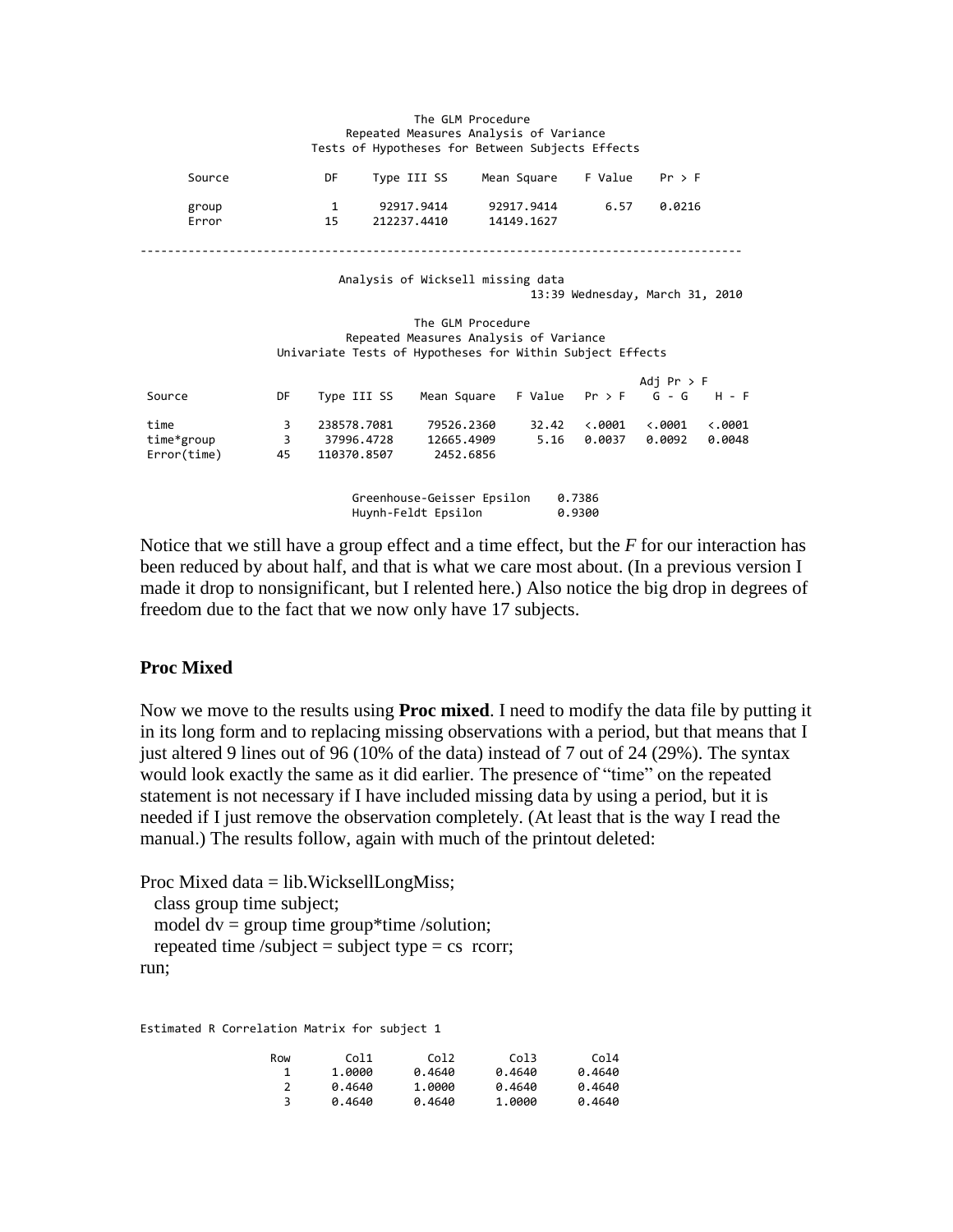|  | 0.4640 | 0.4640 | 0.4640 | 1.0000 |
|--|--------|--------|--------|--------|
|--|--------|--------|--------|--------|

| Covariance Parameter Estimates<br>Cov Parm | Subiect Estimate |
|--------------------------------------------|------------------|
| rς                                         | subiect 2558.27  |

Residual 2954.66

#### Fit Statistics

| -2 Res Log Likelihood    | 905.4 |
|--------------------------|-------|
| AIC (smaller is better)  | 909.4 |
| AICC (smaller is better) | 909.6 |
| BIC (smaller is better)  | 911.8 |

Null Model Likelihood Ratio Test

| DF 1 | Chi-Square | Pr > ChiSq              |
|------|------------|-------------------------|
|      | 19.21      | $\langle .0001 \rangle$ |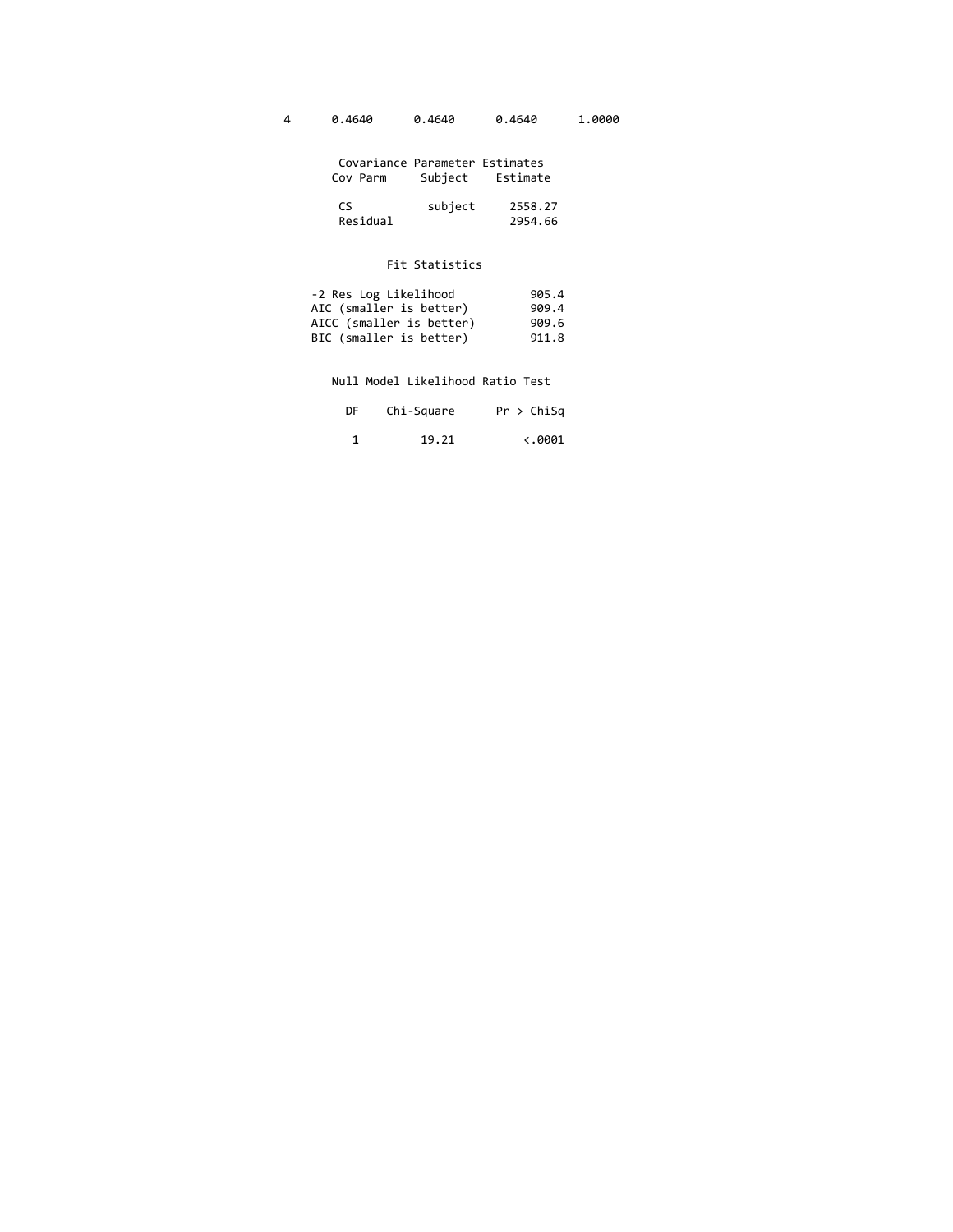#### Solution for Fixed Effects

| Effect     | Treatment<br>٧S<br>Control | Time of<br>Measurement<br>starting<br>at <sub>0</sub> | Estimate   | Standard<br>Error | DF        | t Value   | Pr >  t         |
|------------|----------------------------|-------------------------------------------------------|------------|-------------------|-----------|-----------|-----------------|
| Intercept  |                            |                                                       | 111.87     | 23.7349           | 22        | 4.71      | 0.0001          |
| group      | 1                          |                                                       | 39.6917    | 32.4122           | 22        | 1.22      | 0.2337          |
| group      | 2                          |                                                       | 0          | ٠                 | $\bullet$ | $\bullet$ | ٠               |
| time       |                            | 1                                                     | 168.54     | 24.4208           | 57        | 6.90      | $\langle .0001$ |
| time       |                            | $\overline{2}$                                        | $-16.0692$ | 25.1383           | 57        | $-0.64$   | 0.5252          |
| time       |                            | 3                                                     | $-11.0431$ | 25.5275           | 57        | $-0.43$   | 0.6669          |
| time       |                            | 4                                                     | 0          | ٠                 | $\bullet$ | $\bullet$ | ٠               |
| group*time | 1                          | 1                                                     | $-15.7751$ | 33.4158           | 57        | $-0.47$   | 0.6387          |
| group*time | 1                          | 2                                                     | 118.64     | 34.3680           | 57        | 3.45      | 0.0011          |
| group*time | 1                          | 3                                                     | 75.8815    | 34.6537           | 57        | 2.19      | 0.0327          |
| group*time | 1                          | 4                                                     | 0          | ٠                 | ٠         | ٠         | ٠               |
| group*time | 2                          | 1                                                     | 0          | ٠                 |           |           |                 |
| group*time | 2                          | 2                                                     | 0          | ٠                 |           |           |                 |
| group*time | $\overline{2}$             | 3                                                     | 0          | ٠                 |           |           |                 |
| group*time | 2                          | 4                                                     | 0          | ٠                 |           | ٠         |                 |

Solution for Fixed Effects

Analysis with random intercept and random slope.

#### Type 3 Tests of Fixed Effects

| Effect     | Num<br>DF | Den<br>DF | F Value | Pr > F          |
|------------|-----------|-----------|---------|-----------------|
| group      | 1         | 22        | 12.54   | 0.0018          |
| time       | 3         | 57        | 38.15   | $\langle .0001$ |
| group*time | 3         | 57        | 7.37    | 0.0003          |

This is a much nicer solution, not only because we have retained our significance levels, but because it is based on considerably more data and is not reliant on an assumption that the data are missing completely at random. Again you see a fixed pattern of correlations between trials which results from my specifying compound symmetry for the analysis.

-------------------------------------------------------------------------------------

### **Other Covariance Structures**

To this point all of our analyses have been based on an assumption of compound symmetry. (The assumption is really about sphericity, but the two are close and **Proc Mixed** refers to the solution as **type = cs**.) But if you look at the correlation matrix given earlier it is quite clear that correlations further apart in time are distinctly lower than correlations close in time, which sounds like a reasonable result. Also if you looked at Mauchly's test of sphericity (not shown) it is significant with  $p = .012$ . While this is not a great test, it should give us pause. We really ought to do something about sphericity.

The first thing that we could do about sphericity is to specify that the model will make no assumptions whatsoever about the form of the covariance matrix. To do this I will ask for an unstructured matrix. This is accomplished by including **type = un** in the **repeated**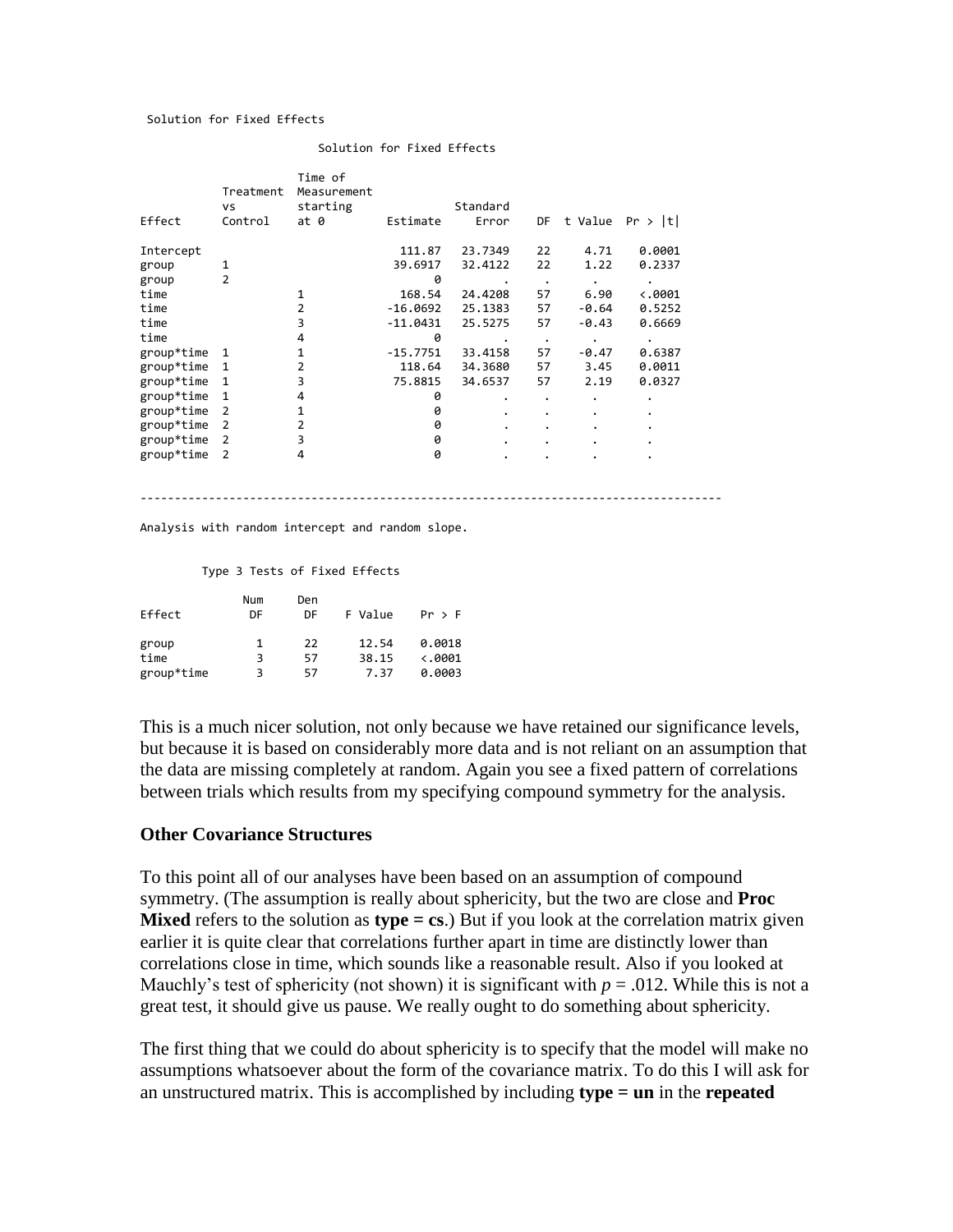statement. This will force SAS to estimate all of the variances and covariances and use them in its solution. The problem with this is that there are 10 things to be estimated and therefore we will lose degrees of freedom for our tests. But I will go ahead anyway. For this analysis I will continue to use the data set with missing data, though I could have used the complete data had I wished. I will include a request that SAS use procedures due to Hotelling-Lawley-McKeon (hlm) and Hotelling-Lawley-Pillai-Samson (hlps) which do a better job of estimating the degrees of freedom for our denominators. This is recommended for an unstructured model. The results are shown below.

### **Results using unstructured matrix**

```
Proc Mixed data = lib.WicksellLongMiss;
  class group time subject;
 model dv = group time group*time /solution;
 repeated time /subject = subject type = un hlm hlps rcorr;
run;
```
Estimated R Correlation Matrix for subject 1

| Row | Col1       | Col <sub>2</sub> | Co13   | Co14       |
|-----|------------|------------------|--------|------------|
| 1   | 1.0000     | 0.5858           | 0.5424 | $-0.02740$ |
| 2   | 0.5858     | 1.0000           | 0.8581 | 0.3896     |
| 3   | 0.5424     | 0.8581           | 1,0000 | 0.3971     |
| 4   | $-0.02740$ | 0.3896           | 0.3971 | 1.0000     |

Covariance Parameter Estimates

| Cov Parm | Subject | Estimate  |
|----------|---------|-----------|
| UN(1,1)  | subject | 5548.42   |
| UN(2,1)  | subject | 3686.76   |
| UN(2,2)  | subject | 7139.94   |
| UN(3,1)  | subject | 2877.46   |
| UN(3,2)  | subiect | 5163.81   |
| UN(3,3)  | subject | 5072.14   |
| UN(4,1)  | subject | $-129.84$ |
| UN(4,2)  | subject | 2094.43   |
| UN(4,3)  | subiect | 1799.21   |
| UN(4,4)  | subiect | 4048.07   |
|          |         |           |

#### Fit Statistics

| -2 Res Log Likelihood    | 883.7 |
|--------------------------|-------|
| AIC (smaller is better)  | 903.7 |
| AICC (smaller is better) | 906.9 |
| BIC (smaller is better)  | 915.5 |

--------------------------------------------------------------------------------------------------

Same analysis but specifying an unstructured covariance matrix.

The Mixed Procedure

Null Model Likelihood Ratio Test

DF Chi-Square Pr > ChiSq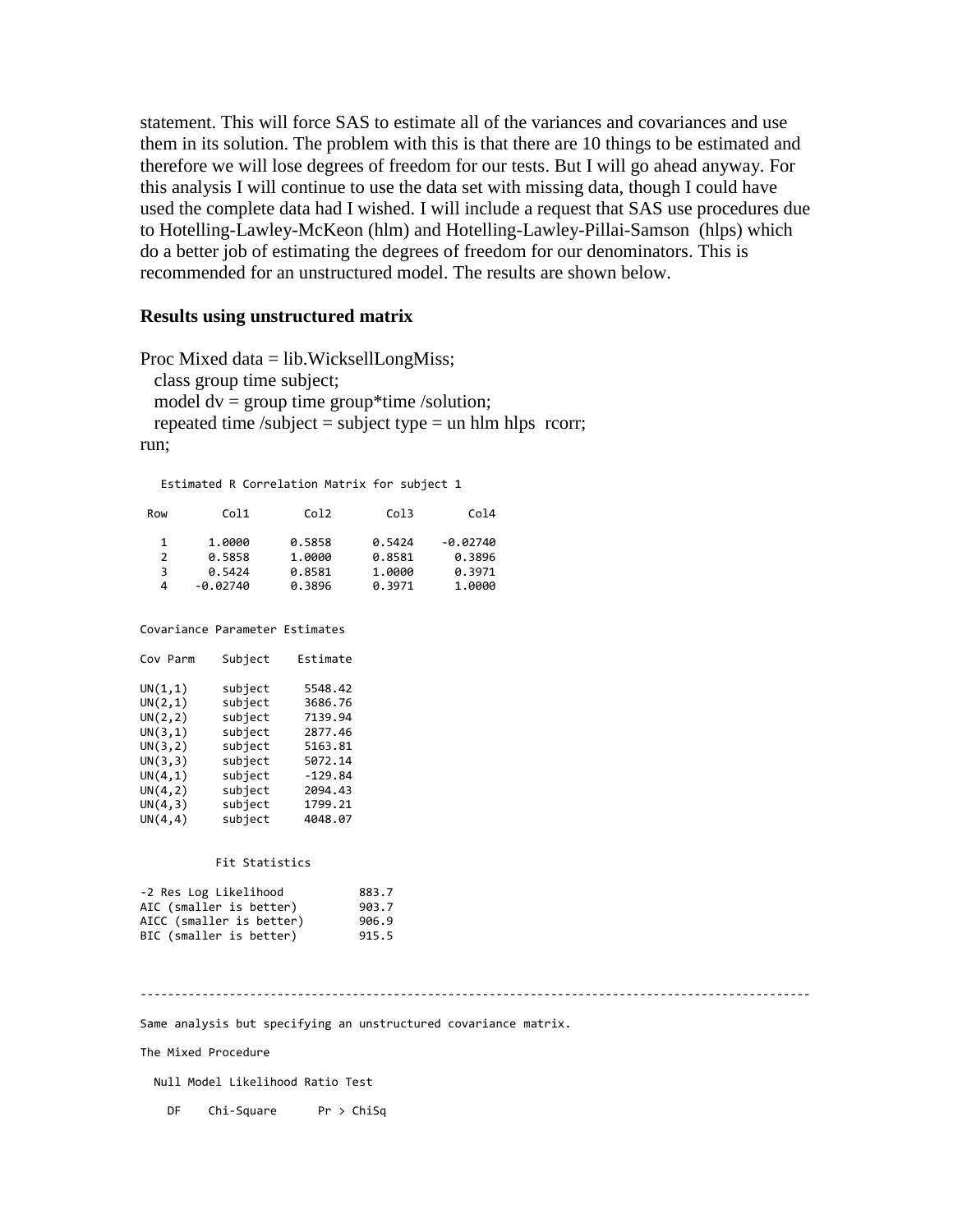9 40.92 <.0001

#### Solution for Fixed Effects

|            | Treatment<br>vs | Time of<br>Measurement<br>starting |            | Standard  |           |         |                 |
|------------|-----------------|------------------------------------|------------|-----------|-----------|---------|-----------------|
| Effect     | Control         | at 0                               | Estimate   | Error     | DF        | t Value | Pr ><br> t      |
| Intercept  |                 |                                    | 102.94     | 20.5007   | 22        | 5.02    | $\langle .0001$ |
| group      |                 |                                    | 48.4781    | 27.9262   | 22        | 1.74    | 0.0966          |
| group      | 2               |                                    | 0          |           | $\bullet$ |         |                 |
| time       |                 |                                    | 177.48     | 30.0714   | 22        | 5.90    | $\ddotsc 0001$  |
| time       |                 | 2                                  | $-7.2465$  | 26.4793   | 22        | $-0.27$ | 0.7869          |
| time       |                 | 3                                  | $-3.9933$  | 24.0169   | 22        | $-0.17$ | 0.8695          |
| time       |                 | 4                                  | 0          |           |           |         |                 |
| group*time |                 |                                    | $-24.5614$ | 41.8078   | 22        | $-0.59$ | 0.5629          |
| group*time |                 | 2                                  | 111.07     | 36.3306   | 22        | 3.06    | 0.0058          |
| group*time |                 | 3                                  | 71.6774    | 32.7021   | 22        | 2.19    | 0.0393          |
| group*time |                 | 4                                  | 0          | $\bullet$ | $\bullet$ |         |                 |
| group*time |                 |                                    | 0          |           | $\bullet$ |         |                 |
| group*time |                 |                                    | 0          |           | $\bullet$ |         |                 |
| group*time |                 | 3                                  | 0          |           | ٠         |         |                 |
| group*time |                 | 4                                  | 0          |           |           |         |                 |

#### Type 3 Tests of Fixed Effects

|            | Num | Den |         |                 |
|------------|-----|-----|---------|-----------------|
| Effect     | DF  | DF  | F Value | Pr > F          |
| group      | 1   | 22  | 13.76   | 0.0012          |
| time       | 3   | 22  | 30.47   | $\langle .0001$ |
| group*time | 3   | 22  | 8.18    | 0.0008          |

#### Type 3 Hotelling-Lawley-McKeon Statistics

| Effect     | Num<br>DF | Den<br>DF. | F Value | Pr > F          |
|------------|-----------|------------|---------|-----------------|
| time       | 3         | 20         | 27.70   | $\ddotsc$ .0001 |
| group*time | 3         | 20         | 7.43    | 0.0016          |

### ----------------------------------------------------------------------------------------

Same analysis but specifying an unstructured covariance matrix.

The Mixed Procedure

 Type 3 Hotelling-Lawley-Pillai-Samson **Statistics** 

| Effect     | Num<br>DF | Den<br>DF | F Value | Pr > F          |
|------------|-----------|-----------|---------|-----------------|
| time       | 3         | 2Q        | 27.70   | $\langle .0001$ |
| group*time | 3         | 2Q        | 7.43    | 0.0016          |

Notice the matrix of correlations. From pretest to the 6 month follow-up the correlation with pretest scores has dropped from .46 to -.03, and this pattern is consistent. That certainly doesn't inspire confidence in compound symmetry.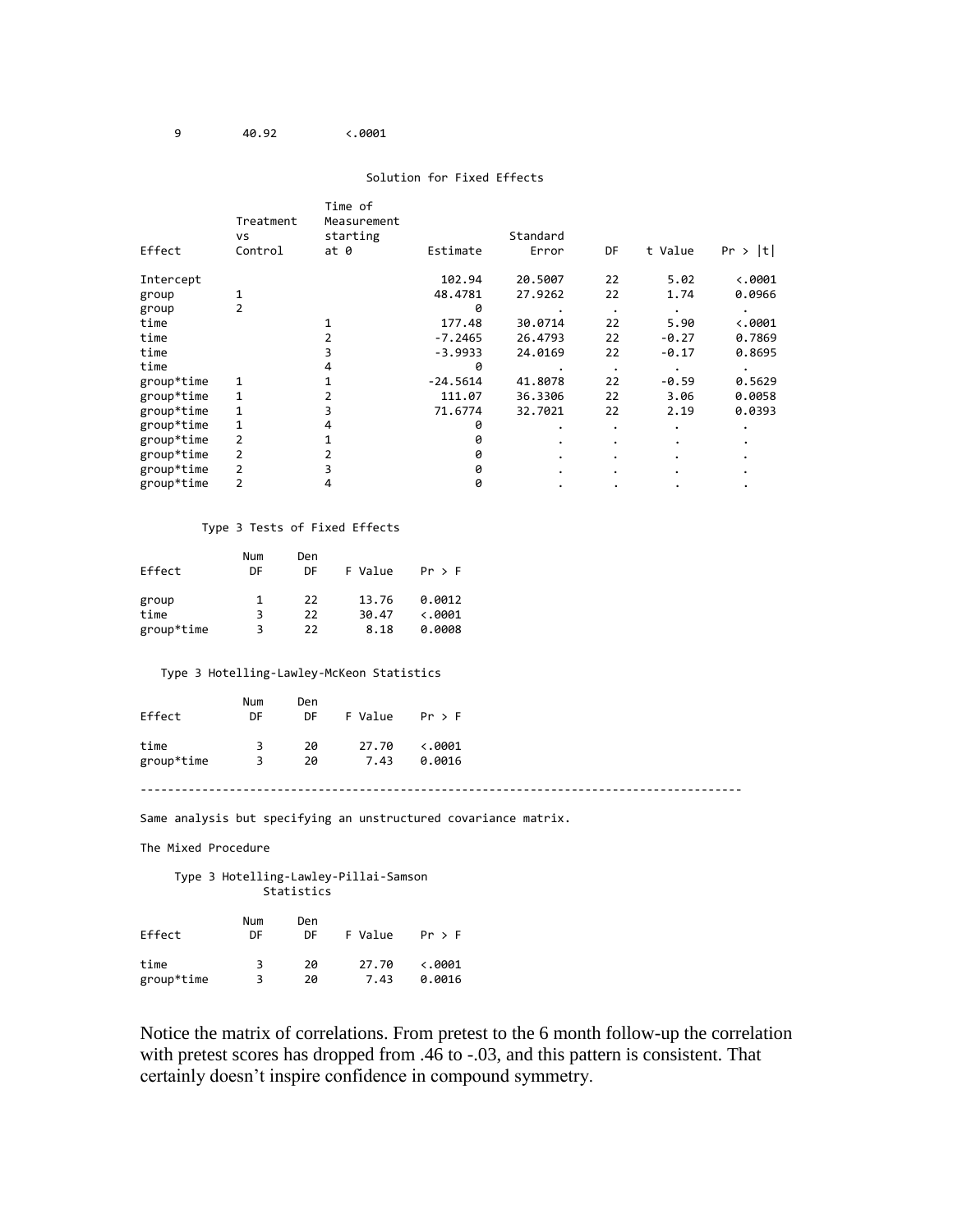The *F*s have not changed very much from the previous model, but the degrees of freedom for within-subject terms have dropped from 57 to 22, which is a huge drop. That results from the fact that the model had to make additional estimates of covariances. Finally, the hlm and hlps statistics further reduce the degrees of freedom to 20, but the effects are still significant. This would make me feel pretty good about the study if the data had been real data.

But we have gone from one extreme to another. We estimated two covariance parameters when we used **type = cs** and 10 covariance parameters when we used **type = un**. (Put another way, with the unstructured solution we threw up our hands and said to the program "You figure it out! We don't know what's going on." There is a middle ground (in fact there are many). We probably do know at least something about what those correlations should look like. Often we would expect correlations to decrease as the trials in question are further removed from each other. They might not decrease as fast as our data suggest, but they should probably decrease. An autoregressive model, which we will see next, assumes that correlations between any two times depend on both the correlation at the previous time and an error component. To put that differently, your score at time 3 depends on your score at time 2 and error. (This is a first order autoregression model. A second order model would have a score depend on the *two* previous times plus error.) In effect an AR(1) model assumes that if the correlation between Time 1 and Time 2 is .51, then the correlation between Time 1 and Time 3 has an expected value of  $.51^2 = .26$  and between Time 1 and Time 4 has an expected value of  $.51<sup>3</sup> = .13$ . Our data look reasonably close to that. (Remember that these are expected values of *r*, not the actual obtained correlations.) The solution using a first order autoregressive model follows.

```
Title 'Same analysis but specifying an autoregressive covariance 
matrix.';
Proc Mixed data = lib.WicksellLongMiss;
      class group subject time;
      model dv = group time group*time;
      repeated time /subject = subject type = AR(1) rcorr;
run;
```
Same analysis but specifying an autoregressive covariance matrix.

#### Estimated R Correlation Matrix for subject 1

| Row | Col1   | Col <sub>2</sub> | Co13   | Co14   |
|-----|--------|------------------|--------|--------|
| 1   | 1.0000 | 0.6182           | 0.3822 | 0.2363 |
| 2   | 0.6182 | 1.0000           | 0.6182 | 0.3822 |
| 3   | 0.3822 | 0.6182           | 1.0000 | 0.6182 |
| 4   | 0.2363 | 0.3822           | 0.6182 | 1.0000 |

Covariance Parameter Estimates

| Cov Parm          | Subject | Estimate          |
|-------------------|---------|-------------------|
| AR(1)<br>Residual | subject | 0.6182<br>5350.25 |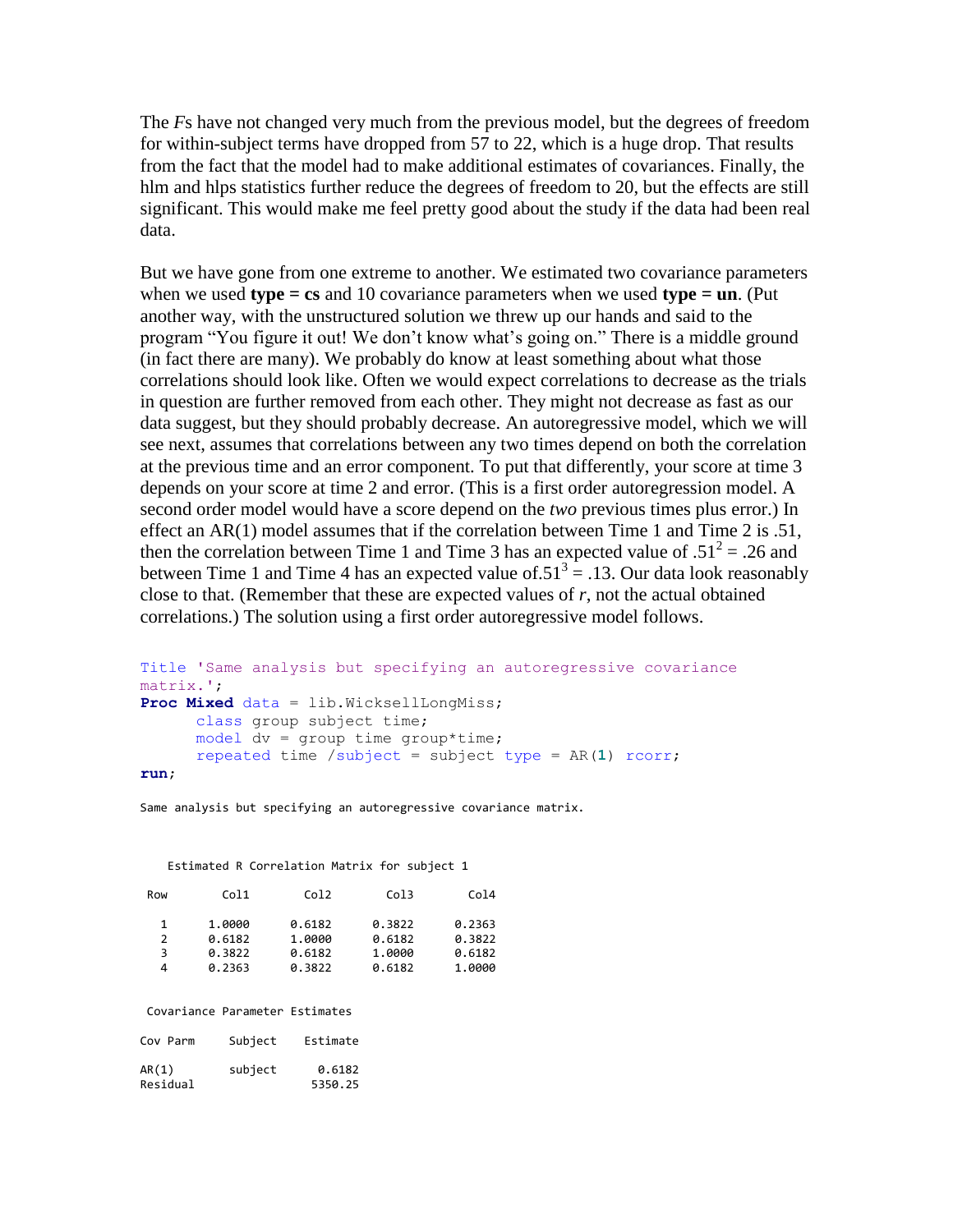#### Fit Statistics

| -2 Res Log Likelihood    | 895.1 |
|--------------------------|-------|
| AIC (smaller is better)  | 899.1 |
| AICC (smaller is better) | 899.2 |
| BIC (smaller is better)  | 901.4 |

 Null Model Likelihood Ratio Test DF Chi-Square Pr > ChiSq<br>1 29.55 <.0001  $29.55$ 

#### Solution for Fixed Effects

| Effect    | Treatment<br>vs<br>Control | Time of<br>Measurement<br>starting<br>at 0 | Estimate   | Standard<br>Error | DF        | t Value | Pr >  t         |
|-----------|----------------------------|--------------------------------------------|------------|-------------------|-----------|---------|-----------------|
|           |                            |                                            |            |                   |           |         |                 |
| Intercept |                            |                                            | 106.64     | 23,4070           | 22        | 4.56    | 0.0002          |
| group     | 1                          |                                            | 45.0008    | 31.9192           | 22        | 1.41    | 0.1726          |
| group     | 2                          |                                            | 0          | $\bullet$         | $\bullet$ | ٠       | $\bullet$       |
| time      |                            | 1                                          | 173.78     | 27.9825           | 57        | 6.21    | $\langle .0001$ |
| time      |                            | 2                                          | $-8.9994$  | 26.0814           | 57        | $-0.35$ | 0.7313          |
| time      |                            | 3                                          | $-10.8540$ | 21.6959           | 57        | $-0.50$ | 0.6188          |

Same analysis but specifying an autoregressive covariance matrix.

The Mixed Procedure

#### Solution for Fixed Effects

| Effect     | Treatment<br>vs<br>Control | Time of<br>Measurement<br>starting<br>at 0 | Estimate   | Standard<br>Error | DF | t Value | Pr >  t |
|------------|----------------------------|--------------------------------------------|------------|-------------------|----|---------|---------|
|            |                            |                                            |            |                   |    |         |         |
| time       |                            | 4                                          | 0          |                   |    |         |         |
| group*time | 1                          |                                            | $-21.0841$ | 38.5889           | 57 | $-0.55$ | 0.5869  |
| group*time | $\mathbf{1}$               | 2                                          | 107.78     | 35.6969           | 57 | 3.02    | 0.0038  |
| group*time | 1                          | 3                                          | 76.6351    | 29.2652           | 57 | 2.62    | 0.0113  |
| group*time | 1                          | 4                                          | 0          |                   |    | ٠       |         |
| group*time | 2                          |                                            | 0          |                   |    | ٠       |         |
| group*time | 2                          | $\overline{2}$                             | 0          | ٠                 |    | ٠       |         |
| group*time | 2                          | ξ                                          | 0          |                   |    | ٠       |         |
| group*time | 2                          | 4                                          | 0          |                   |    |         |         |

#### Type 3 Tests of Fixed Effects

|            | Num | Den |         |                 |
|------------|-----|-----|---------|-----------------|
| Effect     | DF  | DF  | F Value | Pr > F          |
| group      | 1   | 22  | 13.20   | 0.0015          |
| time       | З   | 57  | 34.34   | $\langle .0001$ |
| group*time | ٦   | 57  | 9.23    | $\ddotsc$ .0001 |

Notice the pattern of correlations. The .6182 as the correlation between adjacent trials is essentially an average of the correlations between adjacent trials in the unstructured case. The .3822 is just .6182<sup>2</sup> and .2363 = .6182<sup>3</sup>. Notice that tests on within-subject effects are back up to 57 *df*, which is certainly nice, and our results are still significant. This is a far nicer solution than we had using **Proc GLM**.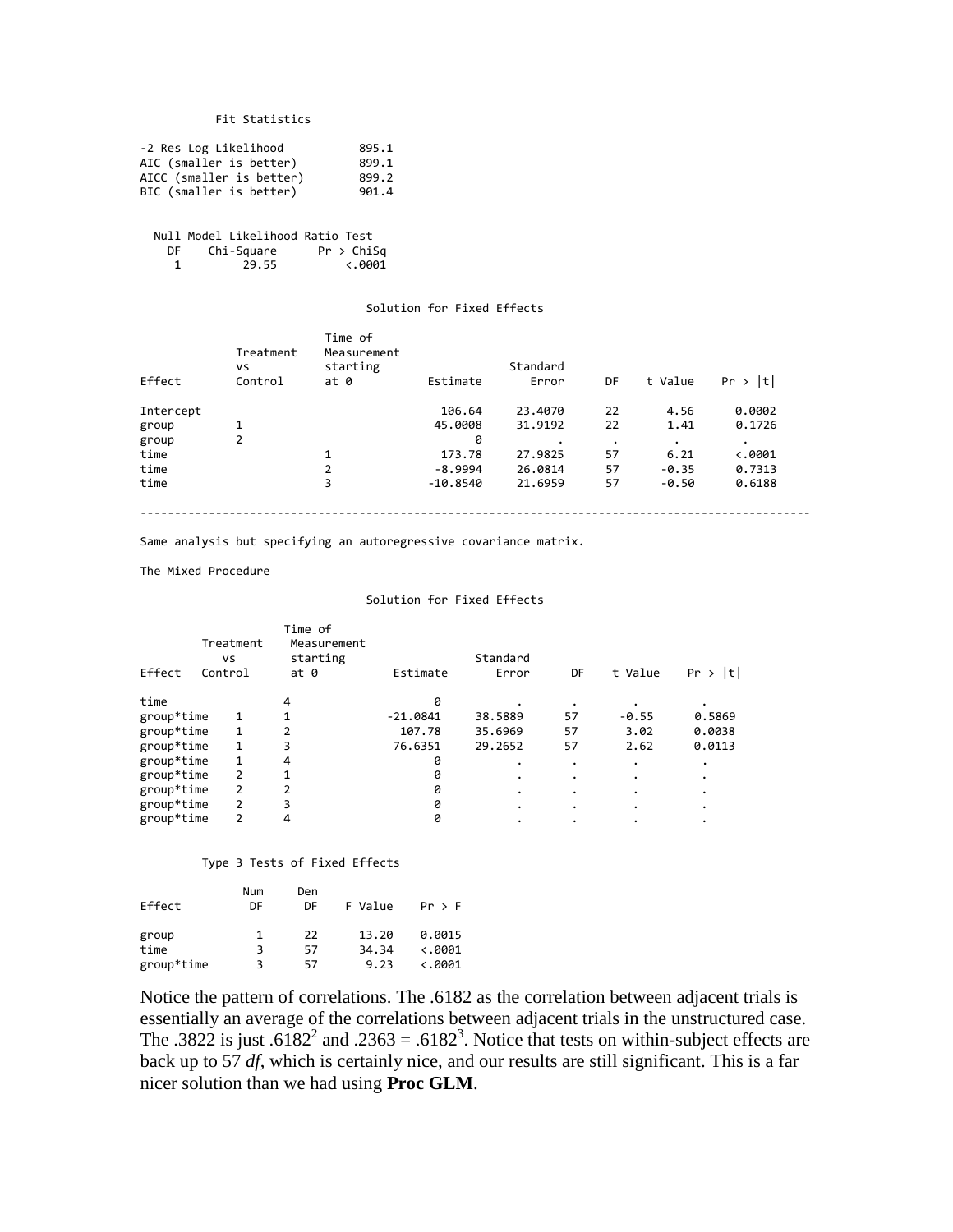Now we have three solutions, but which should we choose? One aid in choosing is to look at the "Fit Statistics" that are printout out with each solution. These statistics take into account both how well the model fits the data and how many estimates it took to get there. Put loosely, we would probably be happier with a pretty good fit based on few parameter estimates than with a slightly better fit based on many parameter estimates. If you look at the three models we have fit for the unbalanced design you will see that the AIC criterion for the **type = cs** model was 909.4, which dropped to 903.7 when we relaxed the assumption of compound symmetry. A smaller AIC value is better, so we should prefer the second model. Then when we aimed for a middle ground, by specifying the pattern or correlations but not making SAS estimate 10 separate correlations, AIC dropped again to 899.1. That model fit better, and the fact that it did so by only estimating a variance and one correlation leads us to prefer that model.

### **SPSS Mixed**

You can accomplish the same thing using SPSS if you prefer. I will not discuss the syntax here, but the commands are given below. You can modify this syntax by replacing CS with UN or  $AR(1)$  if you wish.

```
MIXED
 dv BY Group Time
/CRITERIA = CIN(95) MXITER(100) MXSTEP(5) SCORING(1)
 SINGULAR(0.000000000001) HCONVERGE(0, ABSOLUTE) LCONVERGE(0,
 ABSOLUTE)
 PCONVERGE(0.000001, ABSOLUTE)
 /FIXED = Group Time Group*Time | SSTYPE(3)
 /METHOD = REML
 /PRINT = DESCRIPTIVES SOLUTION
 /REPEATED = Time | SUBJECT(Subject) COVTYPE(CS)
 /EMMEANS = TABLES(Group)
 /EMMEANS = TABLES(Time)
 /EMMEANS = TABLES(Group*Time) .
```
### **Analyses Using R**

The following commands will run the same analysis using the R program (or using S-Plus). The results will not be exactly the same, but they are very close. Lines beginning with # are comments.

# Analysis of Wicklund Data with missing values  $data < -read_table(filechoose(), header = T)$ attach(data)  $Time = factor(Time)$  $Group = factor(Group)$  $Subject = factor(Subject)$ library(nlme)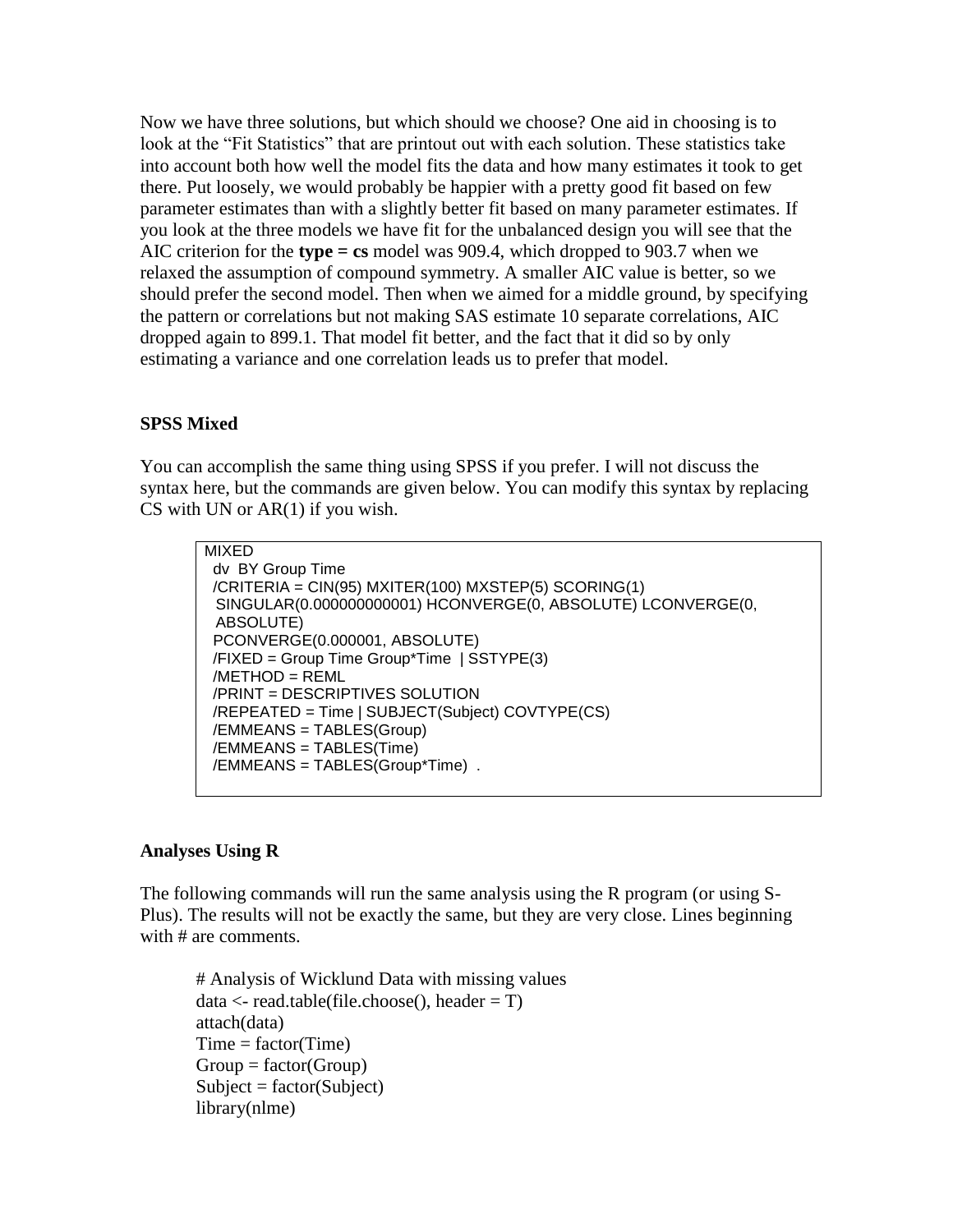model1  $\langle$ - lme(dv  $\sim$  Time + Group + Time\*Group, random =  $\sim$ 1 | Subject) summary(model1) anova(model1) # This model is very close to the one produced by SAS using compound #symmetry, # when it comes to F values, and the log likelihood is the same. But the AIC # and BIC are quite different. The StDev for the Random Effects are the same # when squared. The coefficients are different because R uses the first level # as the base, whereas SAS uses the last.

### **Where do we go now?**

This document is sufficiently long that I am going to create a new one to handle this next question. In that document we will look at other ways of doing much the same thing. The reason why I move to alternative models, even though they do the same thing, is that the logic of those models will make it easier for you to move to what are often called singlecase designs or multiple baseline designs when we have finish with what is much like a traditional analysis of variance approach to what we often think of as traditional analysis of variance designs.

If I forget to supply a link later, try the same link as this document but with a "2" after "measures"

dch 4/1/2010

### **References**

Guerin, L., and W.W. Stroup. 2000. A simulation study to evaluate PROC MIXED analysis of repeated measures data. p. 170–203. *In* Proc. 12th Kansas State Univ. Conf. on Applied Statistics in Agriculture. Kansas State Univ., Manhattan.

Howell, D.C. (2008) The analysis of variance. In Osborne, J. I., *Best practices in Quantitative Methods*. Sage.

Little, R. C., Milliken, G. A., Stroup, W. W., Wolfinger, R. D., & Schabenberger, O. (2006). *SAS for Mixed Models.* Cary. NC. SAS Institute Inc.

Maxwell, S. E. & Delaney, H. D. (2004) *Designing Experiments and Analyzing Data: A Model Comparison Approach, 2nd edition.* Belmont, CA. Wadsworth.